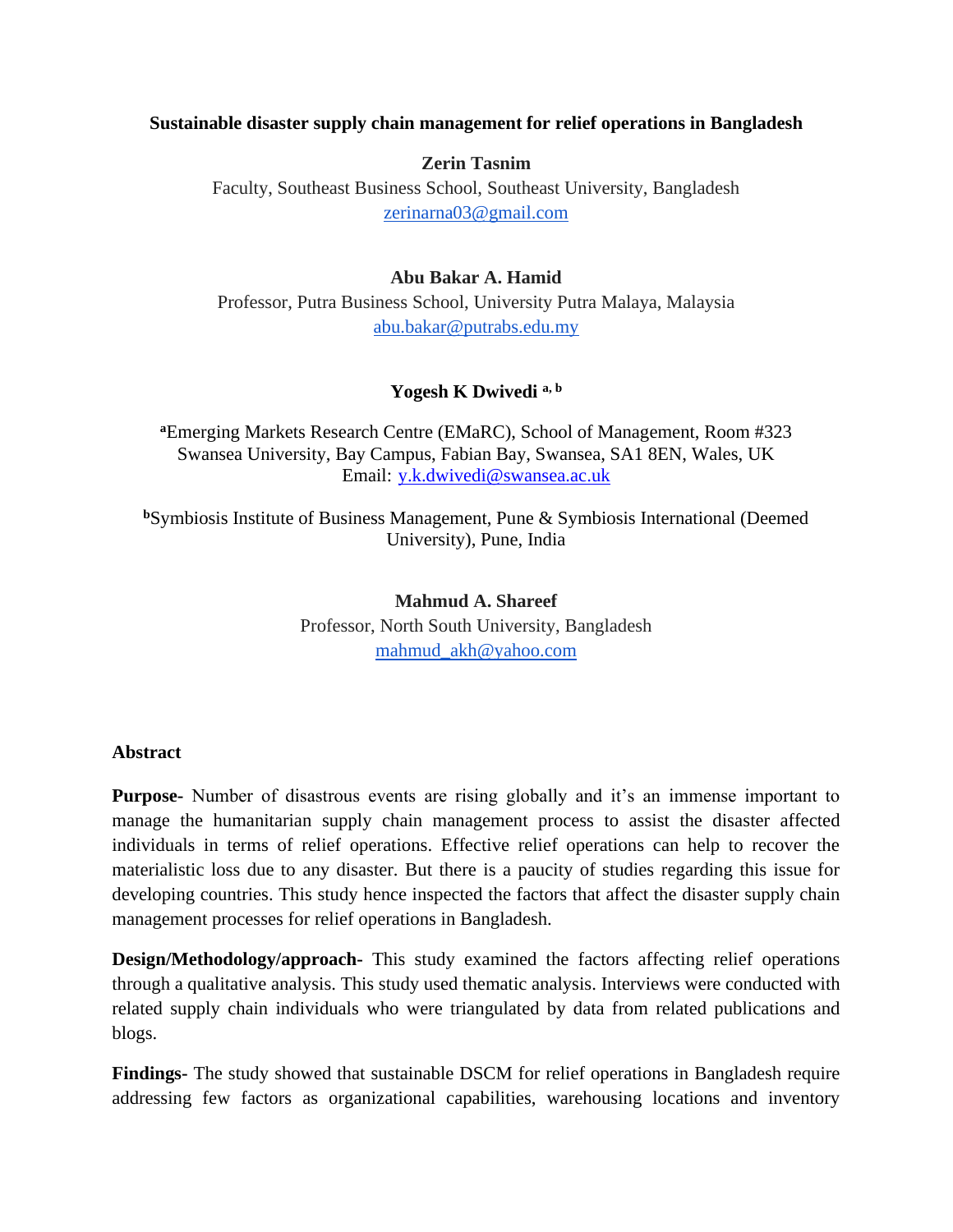management, infrastructure facility, coordination among partners, government and local authority support to create a transparent, efficient, effective and sustainable DSCM process for relief operations in Bangladesh. The system loopholes can be identified and rectified on the base of these factors,

**Research limitations/implications-**The number of interview respondents was limited to twenty who were selected randomly from four organizations. To create a sustainable disaster SCM for relief operations few factors were considered as predominant factors in Bangladesh context to generalize the developing country contexts and other factors were not considered. Therefore, for farther humanitarian research, the model of this study can be used for quantitative research and the hypotheses can be tested empirically to get more acute findings.

**Practical implications-** As this study identifies the factors which can help to create a sustainable DSCM system for relief operations, hence practically, Bangladesh humanitarian SCM agencies will be beneficial from this study. They can easily recognize the factors need to be considered to create a sustainable DSCM process for relief operations.

**Originality/value-** This is a unique study carried out to examine the factors affecting DSCM process for relief operations in Bangladesh.

**Keywords** Humanitarian, disaster supply chain management, relief operations

**Paper type** Research paper

#### **1. Introduction**

Frequency and severity of disasters are increasing globally. Disaster usually disrupts the supply chain network (Messina et al., 2020). There is an increasing demand for disaster supply chain management as more and more disasters are occurring around us. A report released by the United Nations agency for disaster risk reduction (UNISDR) notified that within the time period of 1996 and 2015, more than 7,000 disasters occurred worldwide and around 90 percent of 1.35 million people, who had died in these disasters, are from low or middle-income countries [\(https://sustainabledevelopment.un.org\)](https://sustainabledevelopment.un.org/). According to Van Wassenhove (2006) there are about 500 disasters every year, killing about 75,000 people and affecting some 200 million others. Number of devastating natural events have occurred worldwide in the last 15 years. Among those most remarkable ones were the Tsunami in Southeast Asia in 2004, Katrina in New Orleans in 2005, earthquakes in Pakistan, Haiti, Japan, Nepal in 2005, 2010, 2011, 2015 respectively, hurricane Maria in Dominica and Puerto Rico in 2017, and cyclone Idai in Africa in 2019. These events caused huge loss of lives and properties (Dwivedi et al., 2018; Kavota et al., 2020; Negi et al., 2021; Roy et al., 2020; Son et al., 2020; Yuan et al., 2021).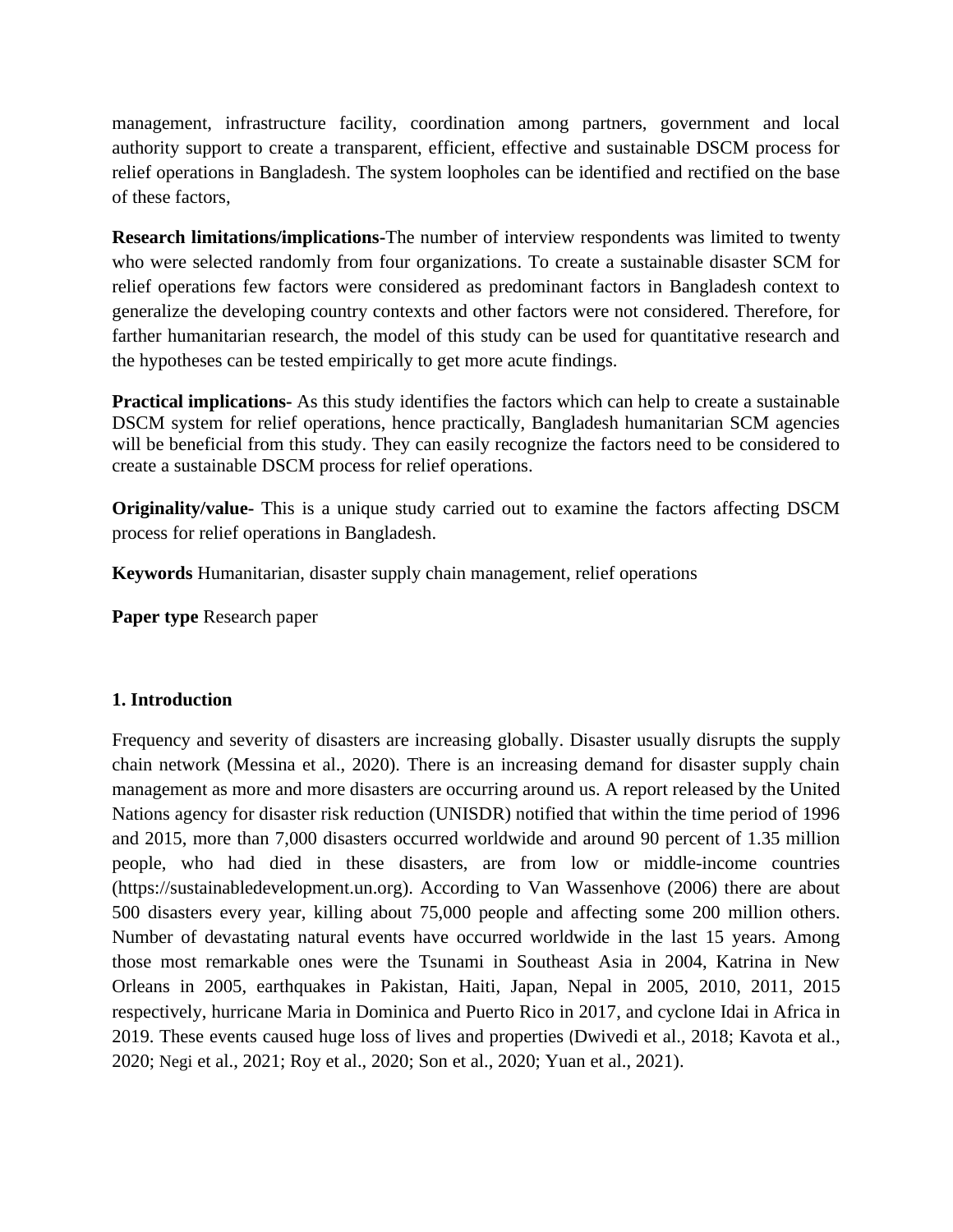Ritchie et al. (2014) highlighted that disasters affect those in poverty most heavily in low-tomiddle income countries which have less infrastructure facilities. Due to environmental degradation, increasing global warming, greenhouse gas emission, changing weather patterns, rapid growth of urbanization, deforestation, human's access in hazardous locations and more industrialization in developing countries, the number of disasters both natural and manmade is increasing. In the next 50 years, the number of disasters is likely to increase five times compared to the current situation (Dubey et al., 2016b). Hence the pressure on humanitarian organizations is rising and facing a lot of challenges (Dubey et al., 2016a). Also humanitarian operations play a crucial role as the number of disasters is increasing. Maintaining the quantity and quality of relief operations and delivering those to the right time at the right places is very necessary after the occurrence of any disaster, (Dashtpeyma et al., 2021). Also good relationships among partners, trust among them, and quality of information sharing, strong resource base and infrastructure support act strongly to shape up a sustainable SC network (Papadopoulos et al., 2017). Nagendra et al. (2020) mentioned the importance of quality of information to improve effectiveness of relief operations in disaster prone areas. Information and communication (ICT) technology play a vital role for better coordination (Dwivedi et al., 2022a; He et al., 2022).

There are many prior studies focusing on various aspects of supply chain management such as risk management, technology, fleet management, communication, transportation, planning and controlling and coordination. The studies were mainly focused on the commercial supply chain. Despite having rising demand, there is lack of studies in disaster supply chain management (DSCM) context (Damoah et al., 2021) Moreover, all elements of commercial supply chain and disaster supply chain are not similar and humanitarian and disaster supply chain management has lately gain much attention (Banomyong et al., 2019; Botchie et al., 2021). Ergun et al. (2007) and Whybark (2007) pointed out a few factors to be crucial for disaster occurrence such as rapid growth of population, human access into risky areas and changing climate patterns. Despite having more technological advancement day by day, people are failing to handle the impacts of those disastrous events. Eventually the need of an improved and developed disaster supply chain management for immediate relief operations and rehabilitation are getting importance. Hence DSCM is a key area for academicians and industry practitioners to focus on and to provide organized and effective relief operations (Banomyong et al., 2019).

There are many articles concerning disaster supply chain management (DSCM) so far. However, few of them were about relief operations especially in developing countries (Polater, 2020; Chari et al., 2020). Mostly focused factors in the sustainable DSCM process included warehousing locations and inventory management, infrastructure facility, coordination with donors and aid agencies etc. (Chari et al., 2020). This study was highlighted on DSCM in the context of relief operations and can be a resource for academicians as well as practitioners. This study explored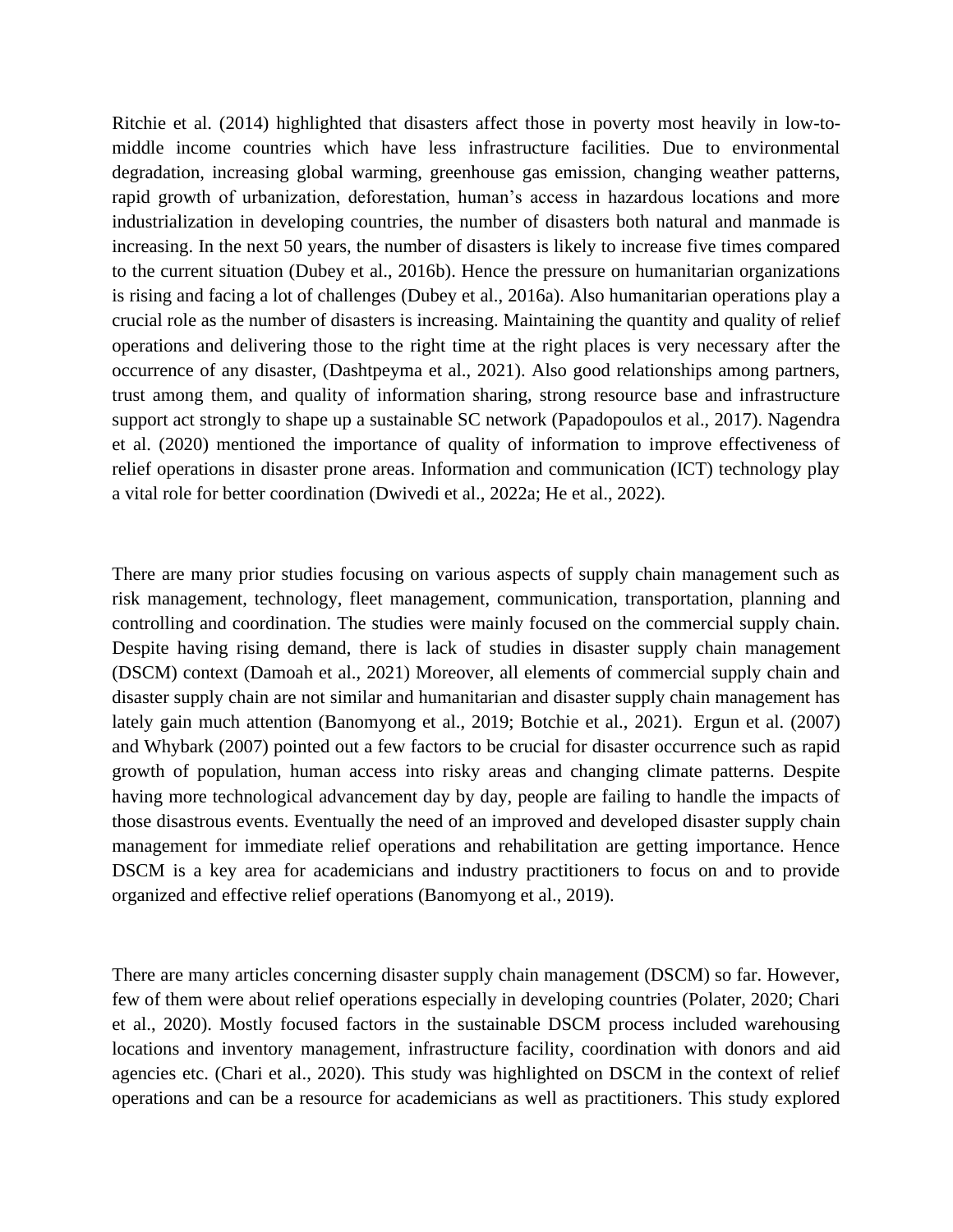the factors affecting the relief operations for DSCM by interviewing related professionals. Hence this study will provide guidance to find out the crucial factors for related disaster management organizations for creating a sustainable DSCM system.

Therefore, the main objective of this paper was to carry out and analyze these practical and research gaps. This study also presents a framework of sustainable disaster supply chain management process for a developing country, Bangladesh. The main aim of the study was to analyze the factors that were required to create a transparent, efficient and effective DSCM process and finally to create a sustainable DSCM process for relief operations in Bangladesh. The study explored following the research questions :

RQ1: Why are DSCM processes for relief operations in Bangladesh not transparent, efficient and effective?

RQ2: How to create a sustainable DSCM process for relief operations in Bangladesh?

To explore these research questions, twenty in-depth semi structured interviews with key respondents were conducted over phone. They were randomly chosen from four humanitarian related organizations. Based on these findings and all pieces of information from previous studies, a conceptual framework was created. The details of the framework will help to understand that sustainable disaster supply chain management needs to focus on few factors such as organizational capabilities, communication among partners, inventory management process, government and local authority support which eventually lead to transparent, efficient and effective SCM process. A good fit among all these dimensions lead to create a sustainable DSCM process.

The rest of the paper is structured as follows: theoretical background on disaster management in Bangladesh context and few factors as organizational capabilities, communication among partners, inventory management process, government and local authority support has been provided. In the methodology section, the details of data collection, interviews and analysis process were provided and then presented the results and discussion. The following sections include recommendations, managerial and research implications. The paper was concluded by providing limitations and recommendations for further research.

## **2. Disaster management in Bangladesh context**

Bangladesh is a disaster prone country due to the geographical location and climate pattern of this area. It's a developing country and the majority of people in this country is in poverty level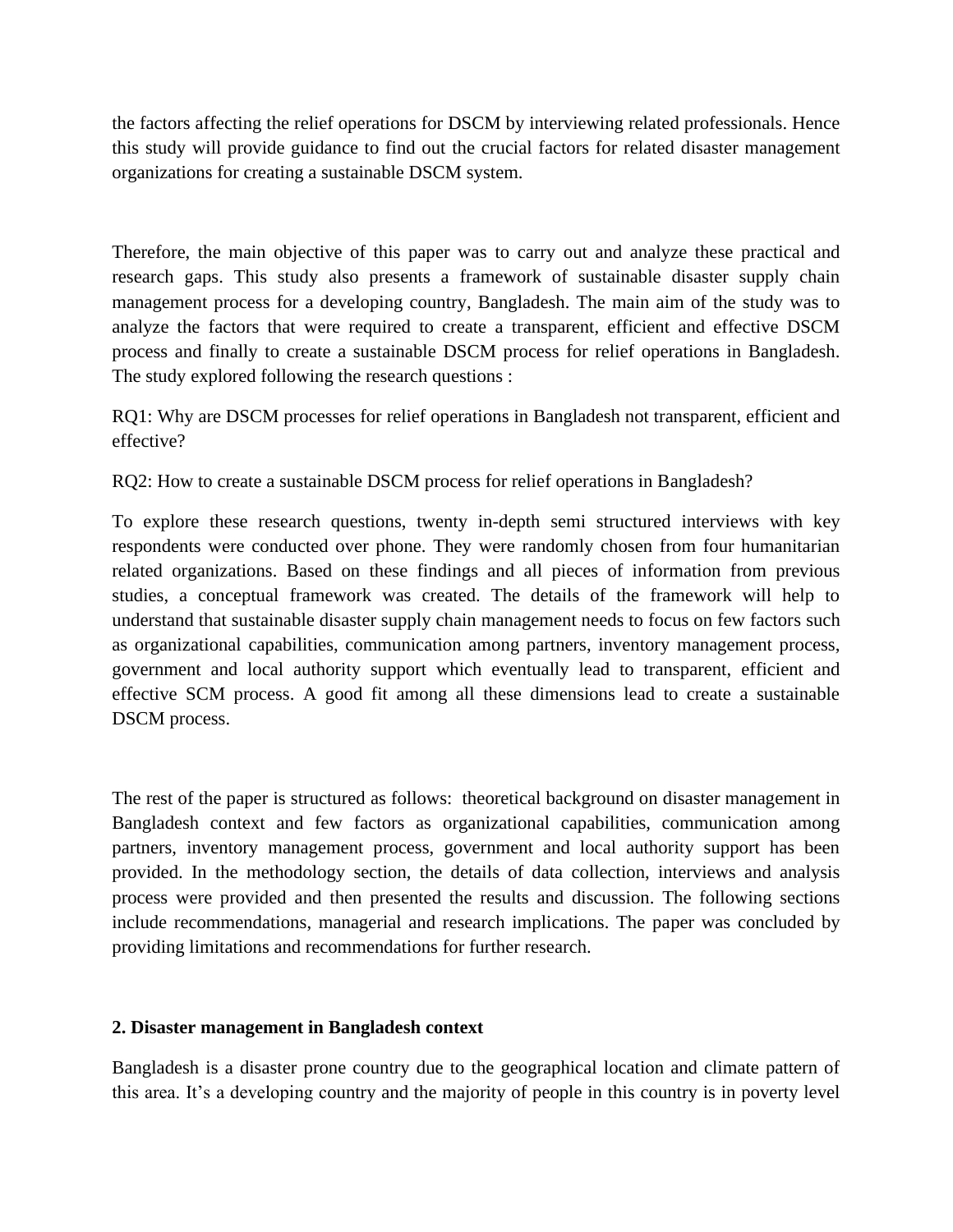(Shareef et al., 2019). Especially, the southern parts of Bangladesh are especially hit by tidal bore or devastating cyclones. This kind of disaster needs immediate rescue and relief operations. Moreover, as a developing country Bangladesh has a lack of technological support, infrastructure support and training and courses to develop skilled workers in relevant fields. Hence this country is struggling to maintain the DSCM process for relief operations effectively. Therefore, to create a sustainable disaster supply chain management for relief operations, few issues needed to be considered as support from local and international donors and relief providers, warehouse management, infrastructure facility, proper training and courses to create regional skilled workers, resource and capability of organizations, communication among partners, community participation and governmental support (Haque et al., 2013).

Disaster can be manmade or natural. But both cause devastating impact in lives and community (Dwivedi et al., 2018). The types of natural disasters occurring frequently in Bangladesh are flooding, cyclones and earthquakes. The country faced 219 separate significant natural disasters between 1980 and 2008 from earthquake, drought, riverbank erosion, tsunami, fire, hurricane and floods with resulting severe disruption to society, the economy and loss of life (Shareef et al., 2020). The low lying areas of this country face different kinds of flooding frequently that bring devastating effects on crops, livestock, property, human lives and many more. In the last fifty years more than 24 cyclones have hit Bangladesh which causes huge loss of lives and properties. Earthquake didn't cause much harm to this country yet. But due to the geographical location, this country has a high risk of a large earthquake occurrence in the near future. As a high level of population density and an unplanned infrastructure system in major cities like Dhaka may face serious disruption by a large earthquake attack in future. Bangladesh is also facing challenges due to manmade disasters such as social instability, industrial hazards and risks of pandemic. Political unrest, frequent road blockage due to accidents, garments' workers' unfulfilled demands are the main reasons for social instability. Rapid industrialization is also causing huge environmental costs (https://www.adrc.asia). Bangladesh is always at risk of pandemics due to factors like significant cross border movements, lack of quarantine stations, lack of awareness among people etc. Currently humanity is facing another pandemic, the infection of the new coronavirus known as Covid-19. Due to the worldwide lockdown situation almost all countries are facing huge trade loss (https://reliefweb.int). Though the developed countries have enough resources to handle the situation, developing countries like Bangladesh are facing a huge challenge to overcome this situation. It has already affected the economy, social lifestyle, environment, hospitality and tourism, education sector, manufacturing and service industry, aviation industry etc. Many small and medium business people have lost their livelihood and earning way. The supply chain of FMCG products is highly disrupted due to travel bans in almost all countries. Garments and textile industries in Bangladesh are at high risk now (Tasnim, 2020).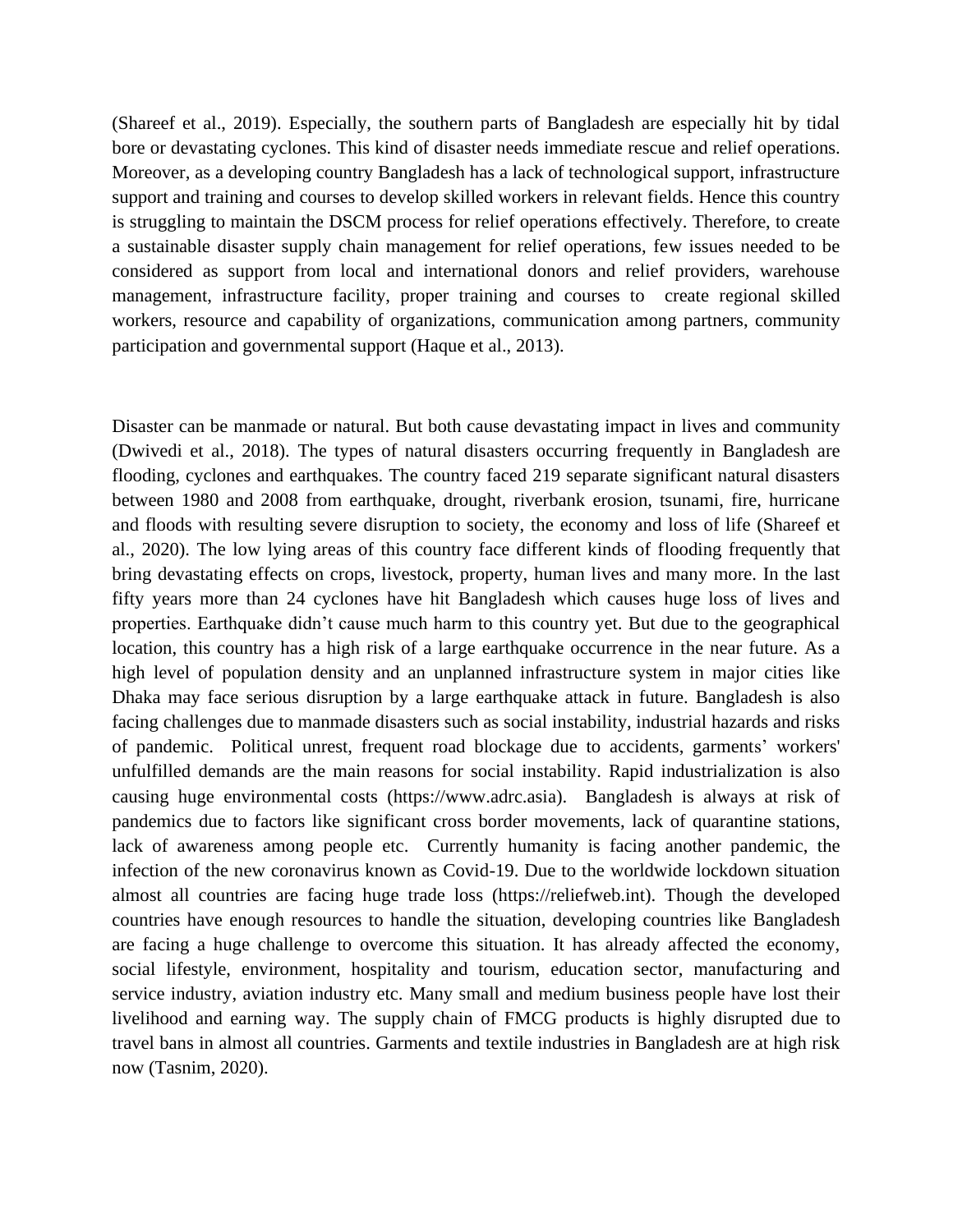Disaster affected communities need immediate support and relief during and after the occurrence of disaster which can be successfully handled by an effective disaster management system in developing countries (Dwivedi et al., 2018). Though the relief operations of the DSCM system of Bangladesh are working nicely, still this area has enough scope for improvement (Shareef at al., 2019). DSCM process in Bangladesh is facing challenges in terms of organizational capabilities (Alem et al., 2016), coordination and communication among employees and SC members, transparent SCM process which causes misuse of relief items from corruption, information sharing, transportation facility, distribution facility, procurement system, local authority and government support (Shareef at al., 2019) and inventory management (Alem et al., 2016). Considering previous recommendations, this study investigates the factors required for creating a sustainable DSCM process for relief operations in Bangladesh, as disaster supply chain management is still an underdeveloped sector and hence needs much attention.

#### **3. Theoretical background of factors for sustainable DSCM**

Following section presents theoretical background of aforementioned factors such as organizational capabilities, communication among partners, transparent SCM process, local authority and government support, inventory management and their relation with sustainable DSCM process.

#### **3.1 Organizational capabilities and sustainable DSCM process.**

SCM is a complex and combined network of logistics, transportation, operations Management, distribution, purchasing etc. (Tanco et al., 2018). Globalization impacts the whole SCM processes in various ways. Recently due to Covid-19 different types of SCM processes are interrupted. There are some other challenges in logistic networks for different types of disruptive situations as well (Sundarakani et al., 2020). Coleman (2006) identified that the number, frequency and nature of disaster has changed globally for the past few years. Despite the number of disasters increasing, the fatalities per incident decline in developed countries like Australia due to efficient handling of emergency situations, Shareef et al. (2019) highlighted the condition of emergency supply chain management (during and after any disaster) system of developing countries like Bangladesh needs much attention. The studies address and identify that there are loopholes in the existing disaster management system of Bangladesh and then focus on the silos that can make a supply chain effective during an emergency situation.

Alem et al., (2016) illustrated that there are some operational challenges in emergency logistics in disasters that depend on organizational capabilities including lack of reliable information of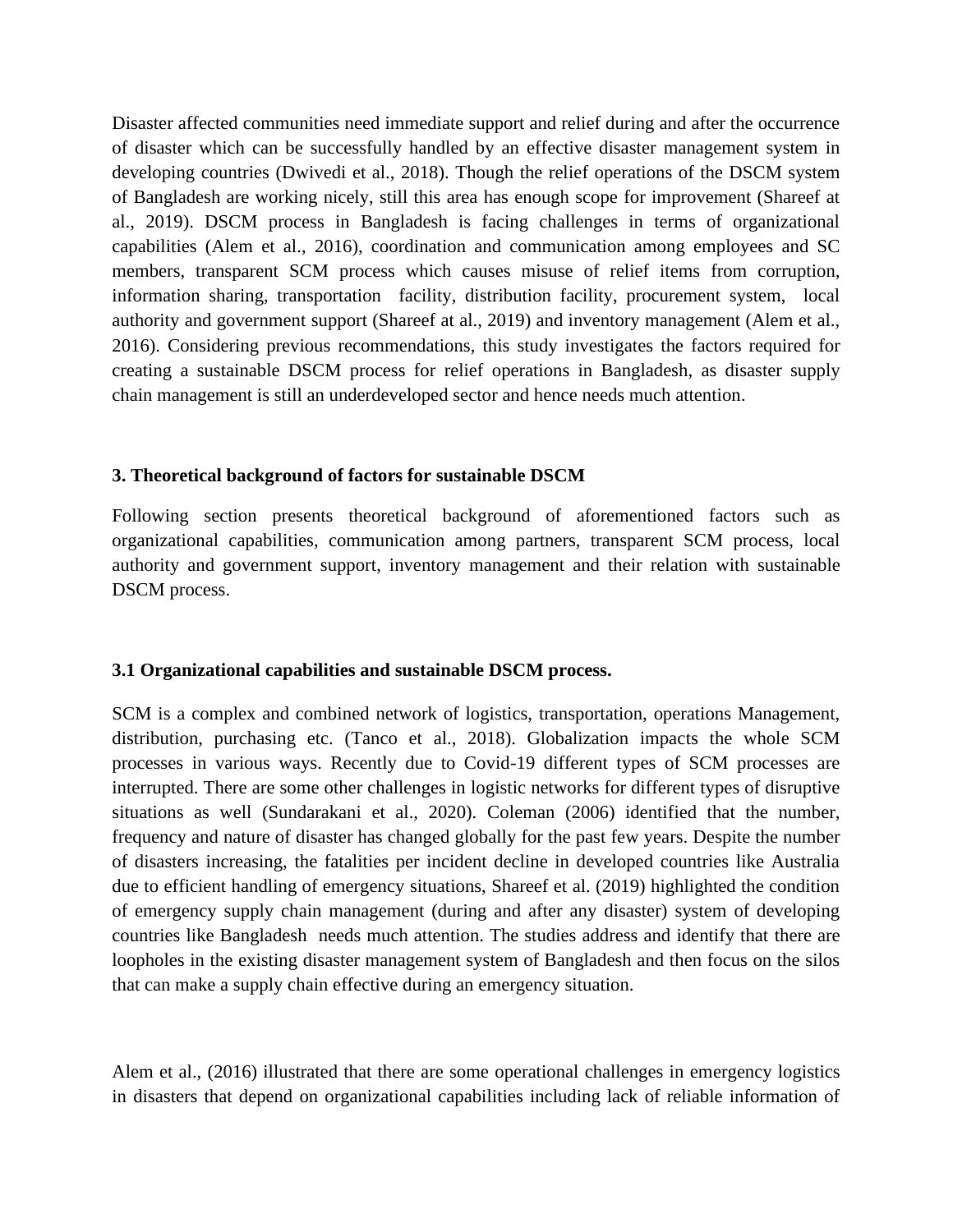disaster areas, requirements of victims, type of stock, number of donors, transport facilities, lack of resources etc. For creating a resilient supply chain for disaster management, organizations must adopt multiple sourcing, holding inventories and having back up capacities to cope up with emergency situations. Organizations need to manage good relations with suppliers and other stakeholders who can help with back up resources in time of need (Zokaee et al., 2021). Coordination among all stakeholders, trust among them and their collective action increase the efficiency of DSCM processes. Also roles of technology act positively in the way to achieve sustainability (Behl et al., 2019). The implementation of advanced technologies like information technology in developing countries like India is challenging for DSCM. But technologies can have significant impact for DSCM (Tatham et al., 2015). Also advanced technologies like cloud computing have remarkable impact for managing DSC related activities (Schniederjans et al. 2016). Now DSCM is searching for new methods based on technologies like big data analytics to overcome the challenges of DSCM (Dubey et al., 2019 a,b,c).

According to Teece et al. (1997), dynamic capabilities of an organization refer to the ability to create, integrate and address both interior and exterior competencies to cope up with fast changing environments. Supply chain dynamic capabilities helps to enhance organizational flexibility and eventually help organizations to overcome any volatile situation effectively. In addition, the dynamic capability of an organization helps to solve any problem in an organized manner, helps to make accurate and timely decisions and change its resources accordingly (Barreto, 2010). Organizational dynamic capabilities (DC) play a crucial role to overcome these challenges and build up a sustainable DSCM process (Hong et al., 2018). DC is defined as integrating, building, and reconfiguring internal and external competencies to cope up with quick changing environments in terms of product development, resource allocation, knowledge creation, maintaining coordination among all partners etc. (Polater, 2020). According to Winter (2003) zero-level capabilities of an organization refer to those abilities that help an organization to survive in the short term. Whereas dynamic capabilities refer to those abilities that help an organization to extend, modify or create ordinary capabilities. Eventually an organization can gradually proceed to higher-order capabilities. Today, SCs need to be resilient enough to respond to rapid changes and to manage the flow of resources (Yu et al., 2019). Moreover the disasters are considered as predominant factors that force SCs to have higher levels of capabilities, enhance SC visibility and transparency and subsequently lead to better and sustainable operational performance. Also by improving overall dynamic capabilities, organizational efficiency and sustainability can be developed (Hong et al., 2018). Dynamic capabilities are hard for rivals to replicate because they are built on the idiosyncratic characteristics of entrepreneurial managers and are the basis of a sustainable system (Teece, 2018).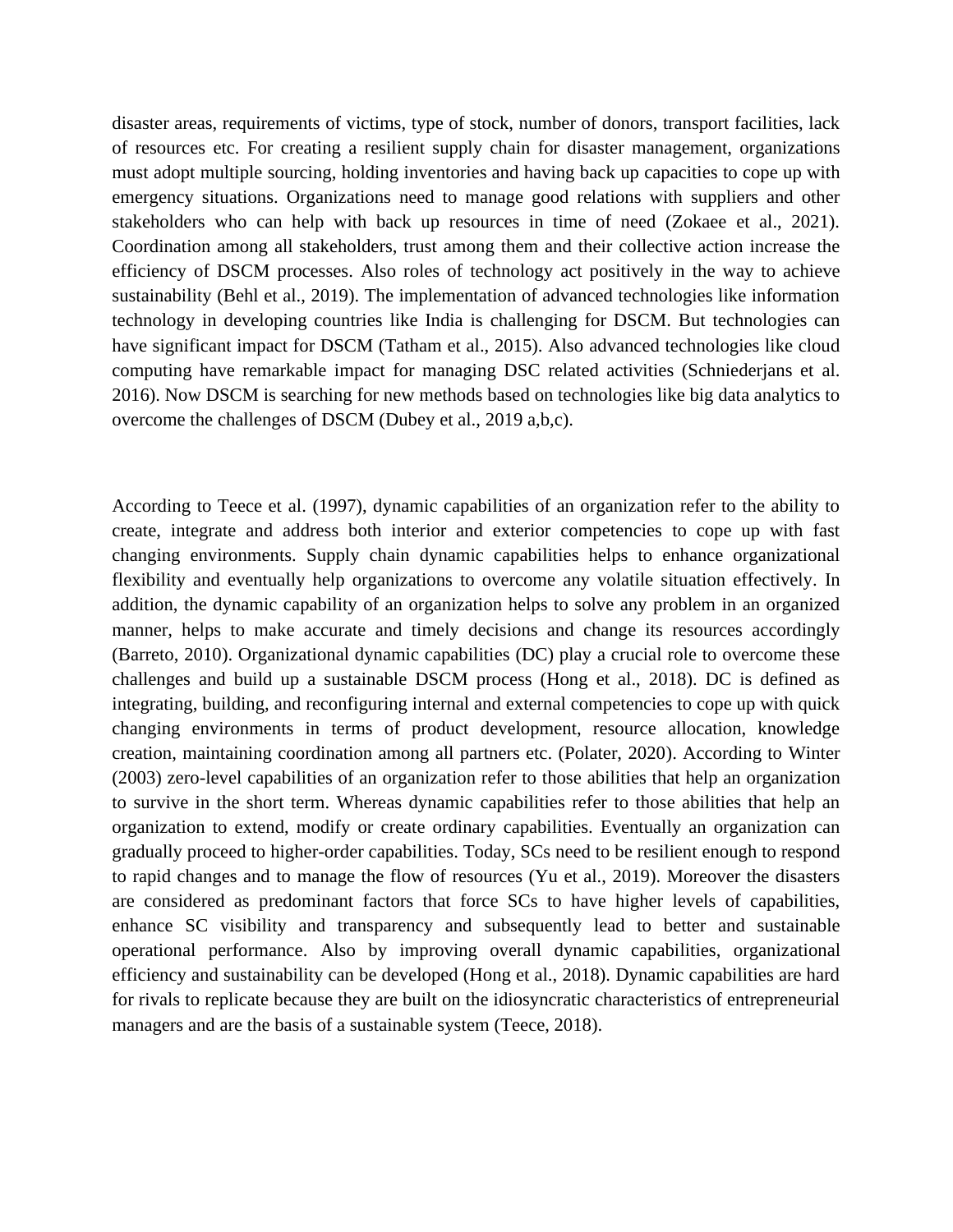However, all these efforts cannot be fulfilled without the necessary reconfigurations in SC strategies, resources and operational processes (Polater et al., 2020). There are potential differences between the DSCM processes between developed and developing countries like Bangladesh. DSCM processes in Bangladesh have a lack of necessary administrative support, procurement system, interoperability among organizations and also facing challenges in planning and strategy development for DSCM processes (Shareef et al., 2019). Hence this study focuses on organizational capabilities rather than dynamic capabilities for creating a sustainable DSCM process.

# **3.2 Communication among partners and transparency in SCM process**

Dubey et al., (2019a) mentioned that communication and coordination among all silos of the humanitarian relief supply chain is the vital one to make a relief operation the most effective one. Alem et al., (2016) illustrated that there are some operational challenges in emergency logistics in disasters that depend on communication and coordination among supply chain partners. For a successful disaster management system it is important to share information among stakeholders at the right time. The gap in information sharing between two parties of the DSCM system causes vital problems in relief operation management (Shareef et al., 2019).

Alinaghian et al. (2020) mentioned that operation and supply chain management operations are moving their focus from single relationship with partners to collaborative pattern of relationship. Moreover, to improve disaster response, cost is a vital issue. Effective collaboration and communication with other humanitarian organizations can help to reduce cost and build up a transparent relationship (Duran et al., 2011). There are several challenges in the DSCM process including lack of coordination among partners and this is considered as crucial for the DSCM process (Ozdemir et al., 2020). Effective communication among partners will enhance system transparency (Beamon, et al., 2008).

## **3.3 Transparent SCM process and sustainable DSCM process**

Communication is also necessary for effective information sharing (Beamon, et al., 2008). In developing countries like Bangladesh, availability of information at the right time is a problem in the DSCM process (Shareef et al., 2019). Moreover, effective communication builds trust to share information, have a smooth and efficient flow of products and thus reduce operational costs (Polater, 2020). In addition, effective communication leads to a transparent SC relationship. On the other hand, to build up a strong and sustainable disaster supply chain management process, organizational capacity planning and establishing a strong collaboration and coordination among SC members, both act as crucial drivers (Polater, 2020; Singh et al., 2018).

# **3.4 Inventory management and SC efficiency and effectiveness**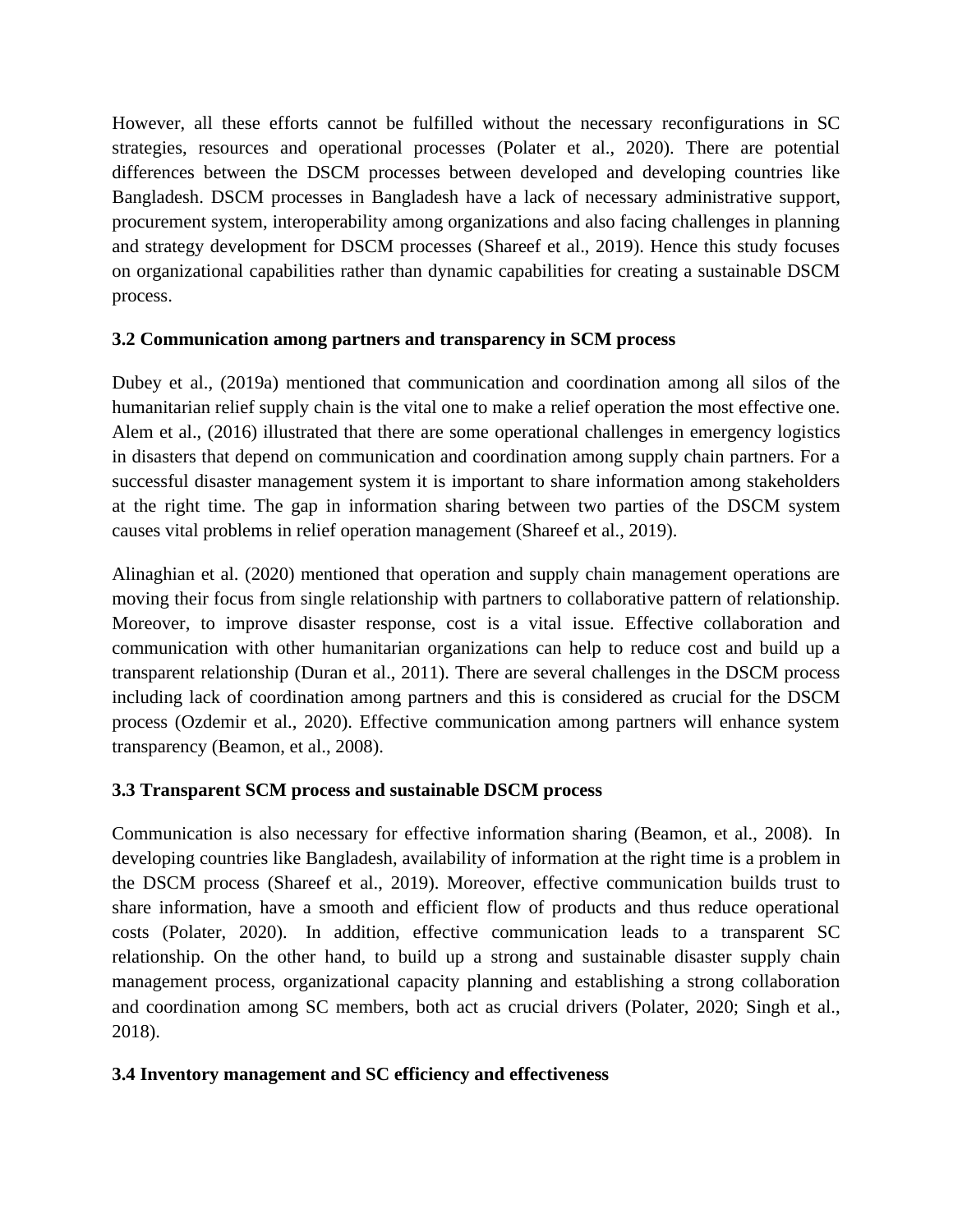Inventory management is an important aspect to enhance efficiency of DSC (Behlet al., 2019). According to Alem et al. (2016) a model was developed to enhance the speed and efficiency of relief operations in areas after disasters. Also this model ensures to send required reliefs and goods for any kind of disaster to happen. Facility as warehouse and distribution center location as well as number of distribution centers is also very important for quick response. Also location must be closer to disaster prone areas to reduce delivery time and warehouses must contain stock to fulfill the need of disaster victims. Inventory cost can be reduced by avoiding long time stock. Instead, some stock can be kept for emergencies and the rest demand must be fulfilled by local purchase. Although research on facility location problems is extensive, in the area of humanitarian relief, still there is paucity of studies (Beamon et al., 2008).In disaster prone areas, inventory management and stocking must be improved. In developing countries like Bangladesh, the stocking of goods are not properly managed and stored in non-dedicated warehouses which causes loss of relief items and increased lead time .Moreover lack of manpower causes delay in loading and unloading of relief item which causes increased lead time (Shareef et al., 2019).

For any sort of disasters for instances a hurricane or terrorist attack, if supplies are located closer to the disaster, it can allow for faster delivery of supplies after the disaster and hence reduce the delivery lead time and enhance SC efficiency (Bozkurt, 2011).

## **3.5 Local authority & government support and SC effectiveness and efficiency**

To build up a strong, sustainable and resilient supply chain, it's crucial to focus on the performance of post disaster phases (Polater, 2020). A sustainable and strong supply chain refers to such a system which possesses the capability to survive during disaster and can go back to the previous state after disaster (Ivanov, 2020). Disaster supply chain management process also gets interrupted by some unavoidable and unexpected issues such as poor transportation infrastructures, custom-related problems, late shipments and demand variations in relief operations. All these factors hamper the smooth relief flow (Fikar et al., 2018). Due to poor transportation facilities, the distribution of relief items gets disrupted and also lead time increases. For establishing such an effective and efficient supply chain management process, government and local authority support play predominant factors (Polater, 2020; Singh et al., 2018). Also government subsidies can help to reduce warehouse operating costs (Duran et al., 2011).

Kunz et al. (2012) analyzed various case studies of four relief organizations and mentioned that Disaster response operations aim at helping as many victims as possible in the shortest time. Moreover, Hossain (2015) has mentioned that the government of developing countries like Bangladesh has adopted disaster management plans and programs with especial emphasis on community participation and local authority support in disaster management cycle and discussed the role of social work to ensure or enhance community participation to make disaster management more effective and successful.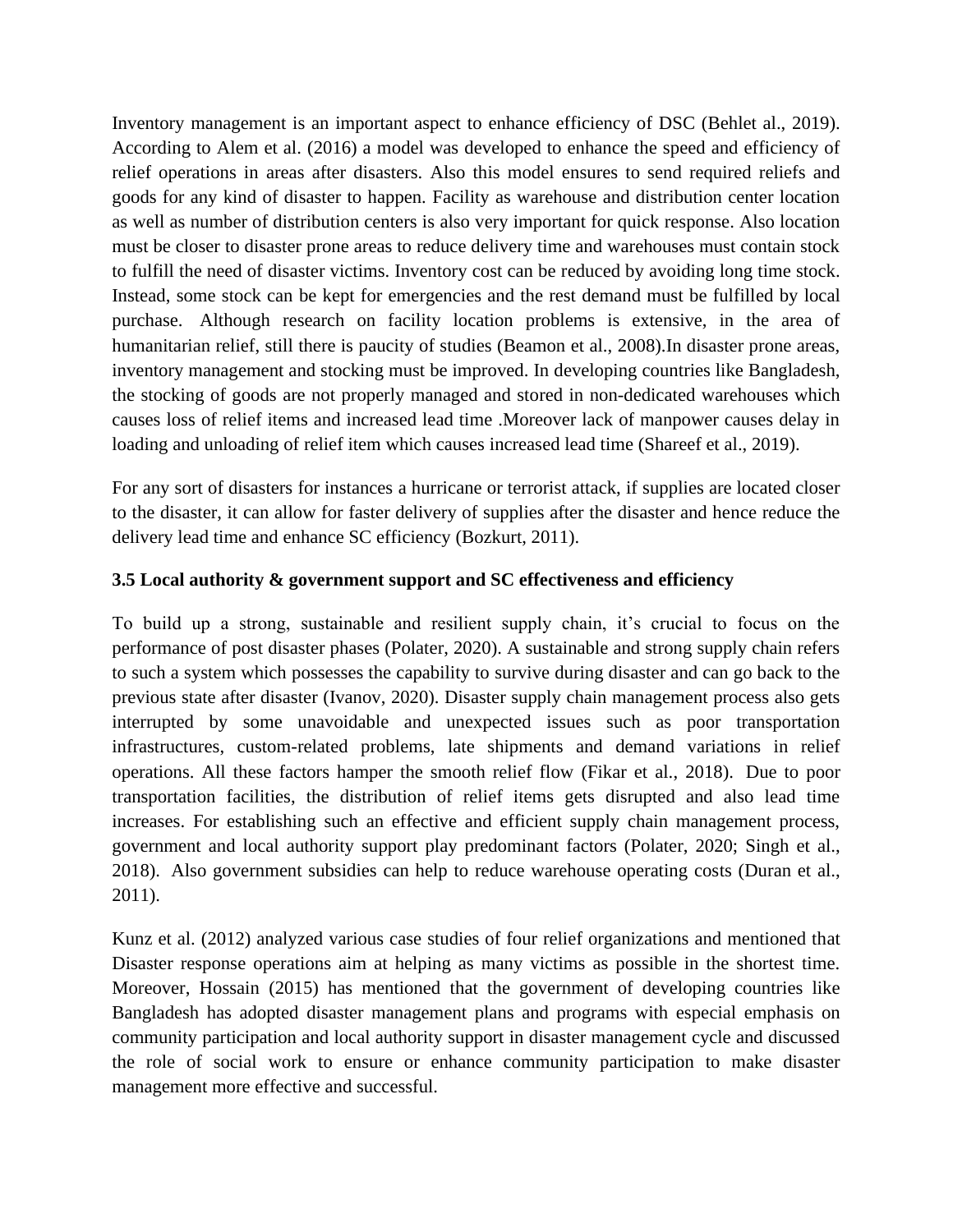#### **3.6 SC Efficiency & effectiveness and sustainable DSCM process**

For disaster relief operations, three factors act as most important issues as effectiveness (quality), responsiveness (timely) and efficiency (cost effective delivery) (Charles, 2016).To improve the disaster response of a system, efficiency and effectiveness must be improved by enhancing amount of necessary inventory stock, warehouse location setup, reducing operation cost as procurement and transportation cost and by reducing response time (Duran et al., 2011). Also, to build up a sustainable DSCM process, the performance effectiveness of relief operations must be evaluated (Beamon et al., 2008).

#### 4. **Methodology**

This chapter consists of a few subsections including sampling, methods, results and discussions. NVivo 12 software is used for coding the interview transcripts and analysis was conducted based on these coding and six themes were identified.

#### **4.1 Sampling and method**

There is a list of organizations enrolled under the Ministry of Disaster Management and Relief operations (Disaster Management Bureau, 2015). This study has selected four organizations from that list randomly including foreign and local organizations. All the four organizations have participated in relief operations previously. From each organization, this study has selected two to five executives (Managers or above) for Interviews considering their role in humanitarian management activities, involvement, size, and importance. This study follows qualitative methodology. In disaster supply chain management studies, inclusion of qualitative research methods is recommended by Behl et al. (2018).

A semi structured interview was conducted among employees of four such organizations. For conducting interviews, the questionnaire was developed from literature review and from a focus group discussion. The focus group was composed of ten members including five academicians and five practitioners. From the list of organizations a sample of 20 respondents was randomly selected from four humanitarian related organizations. All the respondents participated in disaster management activities for relief operations directly. Time period of each interview was 15 to 30 minutes to collect detailed answers of questions from the respondents. A total of twenty responses were collected and the interviews were conducted by the researchers. Due to Covid-19 pandemic interviews were conducted over phone at the convenience of the respondents.

Data were summarized and analyzed through thematic analysis. Interviews were conducted with personnel from four relief organizations and from literature review. Information collected from literature review and interviews were used to examine and create a framework which suggests that sustainable DSCM needs to focus on few factors such as organizational capabilities, communication among partners, inventory management process, government and local authority support which eventually led to transparent, efficient and effective SCM process. A good fit among all these dimensions lead to create a sustainable DSCM process.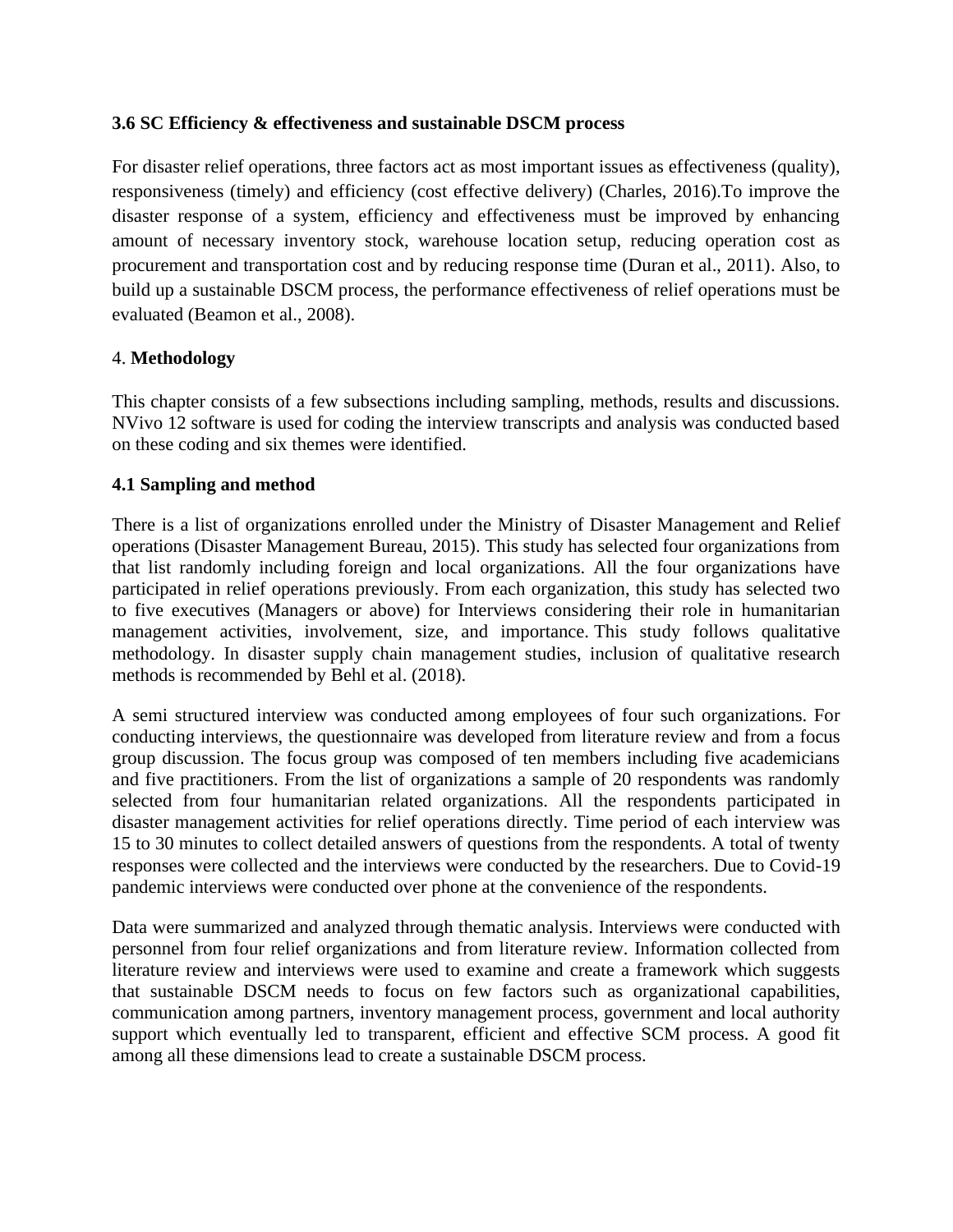Table 1 presents the four case organizations of our sample, which have Bangladesh based offices. For confidentiality reasons, and due to the sensitivity of the topic, we offered the participants anonymity.

| Name                                | Organization A                                                                                                                                               | Organization B                                                                                                                                                                                                                        | Organization C                                                                                                                                                                                               | Organization D                                                                                                                                                |
|-------------------------------------|--------------------------------------------------------------------------------------------------------------------------------------------------------------|---------------------------------------------------------------------------------------------------------------------------------------------------------------------------------------------------------------------------------------|--------------------------------------------------------------------------------------------------------------------------------------------------------------------------------------------------------------|---------------------------------------------------------------------------------------------------------------------------------------------------------------|
| Yearly<br>budget                    | <b>BDT</b><br>1280.28<br>million (year of<br>2020)                                                                                                           | $-$ \$437<br>million<br>(in<br>2020)<br>$-$ \$46<br>million<br>for<br>Covid-19 pandemic.                                                                                                                                              | -\$321million<br>(Humanitarian-<br>\$115million)<br>-\$38 million for<br>Covid-19<br>pandemic.                                                                                                               | Depend on donors<br>contribution                                                                                                                              |
| Numbers of<br>volunteers            | 873,342(<br>61%<br>male<br>39%<br>an<br>female)                                                                                                              | 300 stuff and 208<br>national colleagues                                                                                                                                                                                              | Professional and<br>volunteers                                                                                                                                                                               | professionals<br>40<br>thousands<br>and<br>of<br>volunteers                                                                                                   |
| Type<br>of<br>activities<br>and aid | warning<br>Early<br>system, search &<br>rescue,<br>evacuation,<br>sheltering,<br>first<br>aid,<br>relief<br>distribution and<br>rehabilitation<br>activities | Disaster<br>preparedness<br>and<br>Relief<br>response,<br>operations,<br>food,<br>shelter,<br>risk<br>reduction,<br>health<br>security,<br>child<br>protection,<br>site<br>management,<br>pure<br>sanitation,<br>water,<br>education. | Food<br>security,<br>environmental<br>resilience,<br>education,<br>democracy<br>and<br>governance,<br>health<br>service(<br>399 clinics and<br>10700<br>satellite<br>clinics),<br>humanitarian<br>assistance | Free Library with<br>7,000 books, 1Tk<br>meals<br>for<br>street<br>kids,<br>Orphanage,<br>Cloths<br>Free<br>$\alpha$<br>teaching<br>material<br>distribution. |

# Table 1: Key information of case study organizations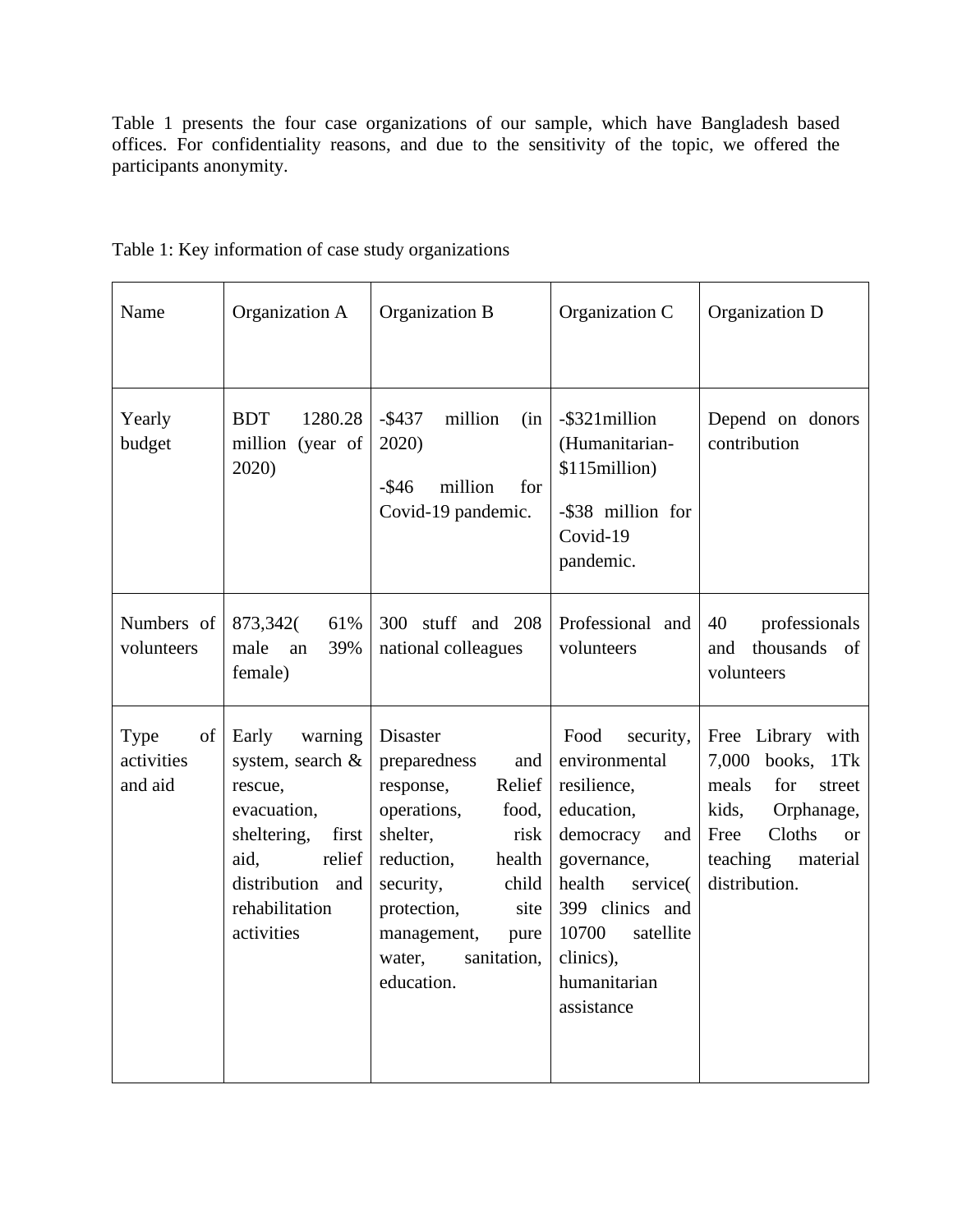| Type<br>of<br>activities<br>during<br>Covid-19<br>pandemic  | -supplied<br>disinfection<br>spraying<br>kits,<br>water<br>purification kit,<br>training<br>for<br>staffs<br>and<br>establishing<br>hand<br>washing<br>station,<br>clean<br>drinking<br>water,<br>cooked<br>food,<br>packaged foods<br>at all 64 district. | Providing<br>food<br>security,<br>providing<br>support to farmers,<br>working<br>with<br>government<br>to<br>continue<br>food<br>production<br>to<br>maintain continuous<br>of<br>supply<br>food,<br>providing<br>health<br>security to pregnant<br>women in pandemic,<br>providing<br>distant<br>learning<br>platform,<br>create<br>awareness<br>hygiene,<br>about<br>hands<br>washing<br>in<br>current pandemic. | Helping<br>to<br>strengthen<br>COVID-19<br>testing<br>capacity<br>of Bangladesh<br>laboratories;<br>improve the care<br>given to COVID-<br>19<br>patients;<br>control<br>the spread of the<br>infection;<br>and<br>dispel myths and<br>misconceptions<br>about<br>the<br>disease. | The<br>foundation<br>distributed food and<br>hygiene products to<br>the underprivileged<br>community during<br>this time. They also<br>distributed PPE for<br>healthcare<br>the<br>professionals<br>working<br>in<br>the<br>coronavirus<br>treatment<br>centers.<br>Other<br>activities<br>included<br>disinfectant<br>spraying<br>the<br>on<br>streets, distributing<br>crops<br>and<br>vegetables collected<br>from the farmers of<br>rural areas |
|-------------------------------------------------------------|------------------------------------------------------------------------------------------------------------------------------------------------------------------------------------------------------------------------------------------------------------|--------------------------------------------------------------------------------------------------------------------------------------------------------------------------------------------------------------------------------------------------------------------------------------------------------------------------------------------------------------------------------------------------------------------|-----------------------------------------------------------------------------------------------------------------------------------------------------------------------------------------------------------------------------------------------------------------------------------|-----------------------------------------------------------------------------------------------------------------------------------------------------------------------------------------------------------------------------------------------------------------------------------------------------------------------------------------------------------------------------------------------------------------------------------------------------|
| Operating<br>time in the<br>country                         | 47 years (since<br>1973)                                                                                                                                                                                                                                   | 49 years<br>$\left($<br>since<br>1971)                                                                                                                                                                                                                                                                                                                                                                             | 49<br>years(since<br>1971)                                                                                                                                                                                                                                                        | 7 years (since 2013)                                                                                                                                                                                                                                                                                                                                                                                                                                |
| Attitude<br>of<br>Government<br>towards the<br>organization | Supportive<br>and<br>act in partnership                                                                                                                                                                                                                    | Supportive and act in<br>partnership                                                                                                                                                                                                                                                                                                                                                                               | Supportive                                                                                                                                                                                                                                                                        | Supportive                                                                                                                                                                                                                                                                                                                                                                                                                                          |

# **5 Analyses**

Data was being analyzed by thematic analysis. The raw qualitative data was converted into theoretical interpretations. For this purpose, codes were identified initially from the interview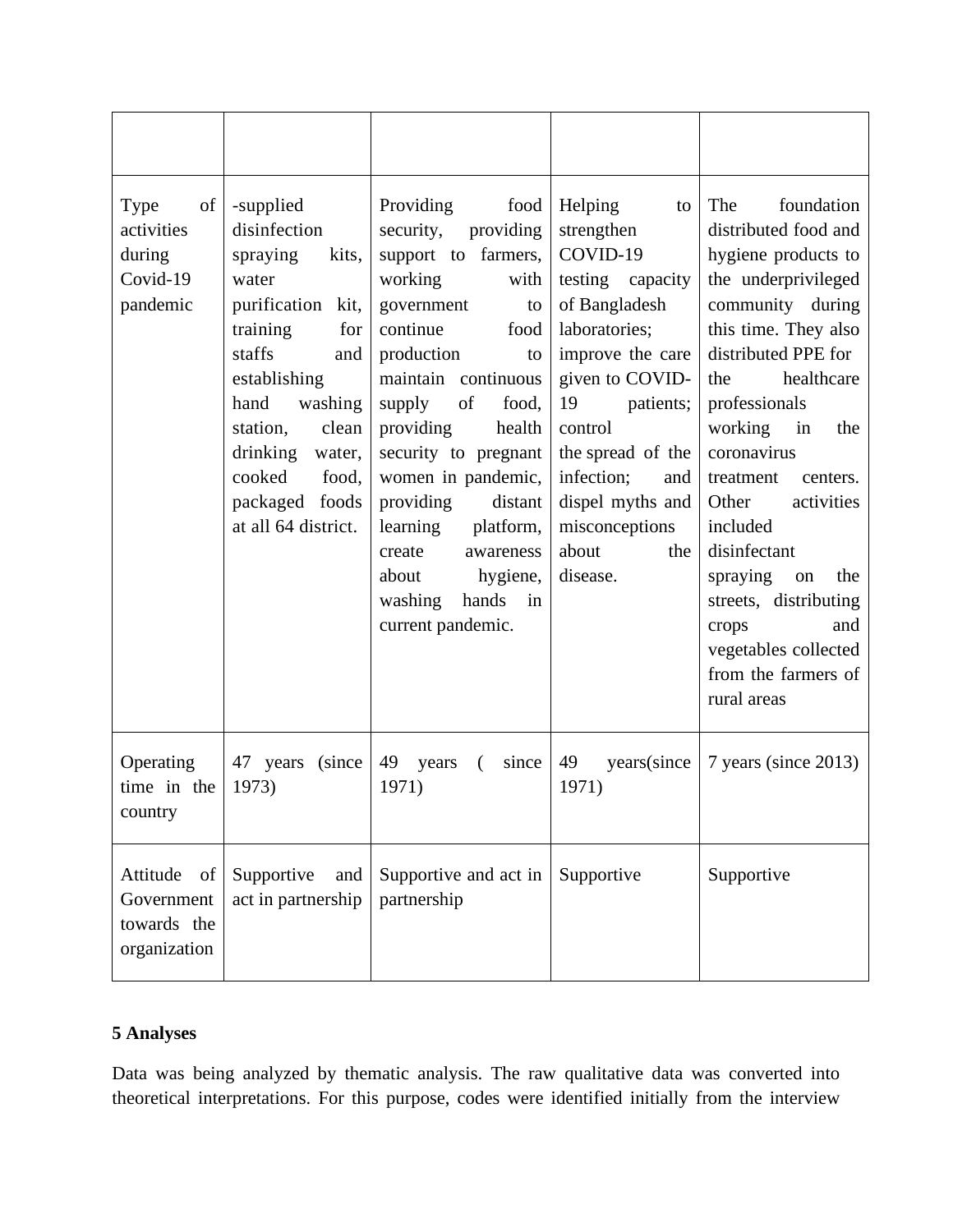questions and answers. These codes were divided into a few categories and finally into six themes. The themes were then analyzed to get the concluding remarks based on contents of each category. From findings of this study, it was evident that there were several factors required for the development of relief operations. The common themes were identified as organizational capabilities, communication among partners, inventory management process, government and local authority support, transparent SCM process and efficient & effective SCM process. The following table contains the themes, categories, codes and references from NVivo 12 software.

| Themes(based on<br>RO   | Categories     | Name of codes                 | Files        | Refer<br>ences | Percent<br>coverage<br>from |
|-------------------------|----------------|-------------------------------|--------------|----------------|-----------------------------|
|                         |                |                               |              |                | interview<br>answers        |
| $1-$<br>Theme           | Organizational | Internal resources            | 1            | 21             | 11.71%                      |
| organizational          | resources      | Skilled HR                    | $\mathbf{1}$ | 15             | 7.37%                       |
| capability<br>and       |                | Resource placement            | $\mathbf{1}$ | $\overline{2}$ | 1.27%                       |
| sustainable DSCM        |                | Existing technology           | $\mathbf{1}$ | 13             | 6.65%                       |
|                         | Organizational | Technological support         | 1            | $8\,$          | 3.07%                       |
|                         | capabilities   | Relationship<br>with          | $\mathbf{1}$ | $\mathbf{1}$   | 0.73%                       |
|                         |                | partners                      |              |                |                             |
|                         |                | SC transparency               | $\mathbf{1}$ | $\overline{2}$ | 1.09%                       |
|                         |                | Capability to Cope up         |              |                |                             |
|                         |                | with changes                  |              |                |                             |
| $2 -$<br>Theme          | Communication  | Relation<br>with<br>other     | $\mathbf{1}$ | $\mathbf{1}$   | 0.17%                       |
| Communication           | and            | partners                      |              |                |                             |
| among<br>partners       | Coordination   | Relation<br>with<br>other     | $\mathbf{1}$ | $\overline{2}$ | 0.56%                       |
| <b>SC</b><br>and        |                | humanitarian                  |              |                |                             |
| transparency            |                | organizations                 |              |                |                             |
|                         |                | <b>Operational challenges</b> | $\mathbf{1}$ | $\mathbf{1}$   | 0.22%                       |
|                         |                | Cost                          | $\mathbf{1}$ | $\mathbf{1}$   | 0.60%                       |
|                         |                | Transparent relationship      | $\mathbf{1}$ | 8              | 3.22%                       |
|                         |                | <b>Trust</b>                  | $\mathbf{1}$ | $\overline{7}$ | 2.54%                       |
|                         |                | Product flow                  | $\mathbf{1}$ | 6              | 2.64%                       |
|                         |                | Information flow              | $\mathbf{1}$ | $\overline{Q}$ | 4.38%                       |
| 3(SC)<br>Theme          | Transparent    | Information sharing           | $\mathbf{1}$ | 17             | 10.41%                      |
| transparencies and      | <b>SCM</b>     | Donor response                | $\mathbf{1}$ | 9              | 6.17%                       |
| sustainable             |                | Speed of service              | 1            | 6              | 4.58%                       |
| DSCM)                   |                | Operational costs             | $\mathbf{1}$ | $\overline{2}$ | 1.16%                       |
|                         |                | Tracking                      | $\mathbf{1}$ | $\overline{2}$ | 0.75%                       |
|                         |                | Knowledge sharing             | $\mathbf{1}$ | $\overline{4}$ | 2.08%                       |
|                         |                | Safety and security           | $\mathbf{1}$ | 12             | 8.19%                       |
| $\overline{4}$<br>Theme | Inventory      | Warehouse<br>and              | $\mathbf{1}$ | 5              | 3.50%                       |
| (Warehouse<br>$\&$      | management     | distribution<br>center        |              |                |                             |

**Table 2: Themes and codes with references from NVivo 12 software**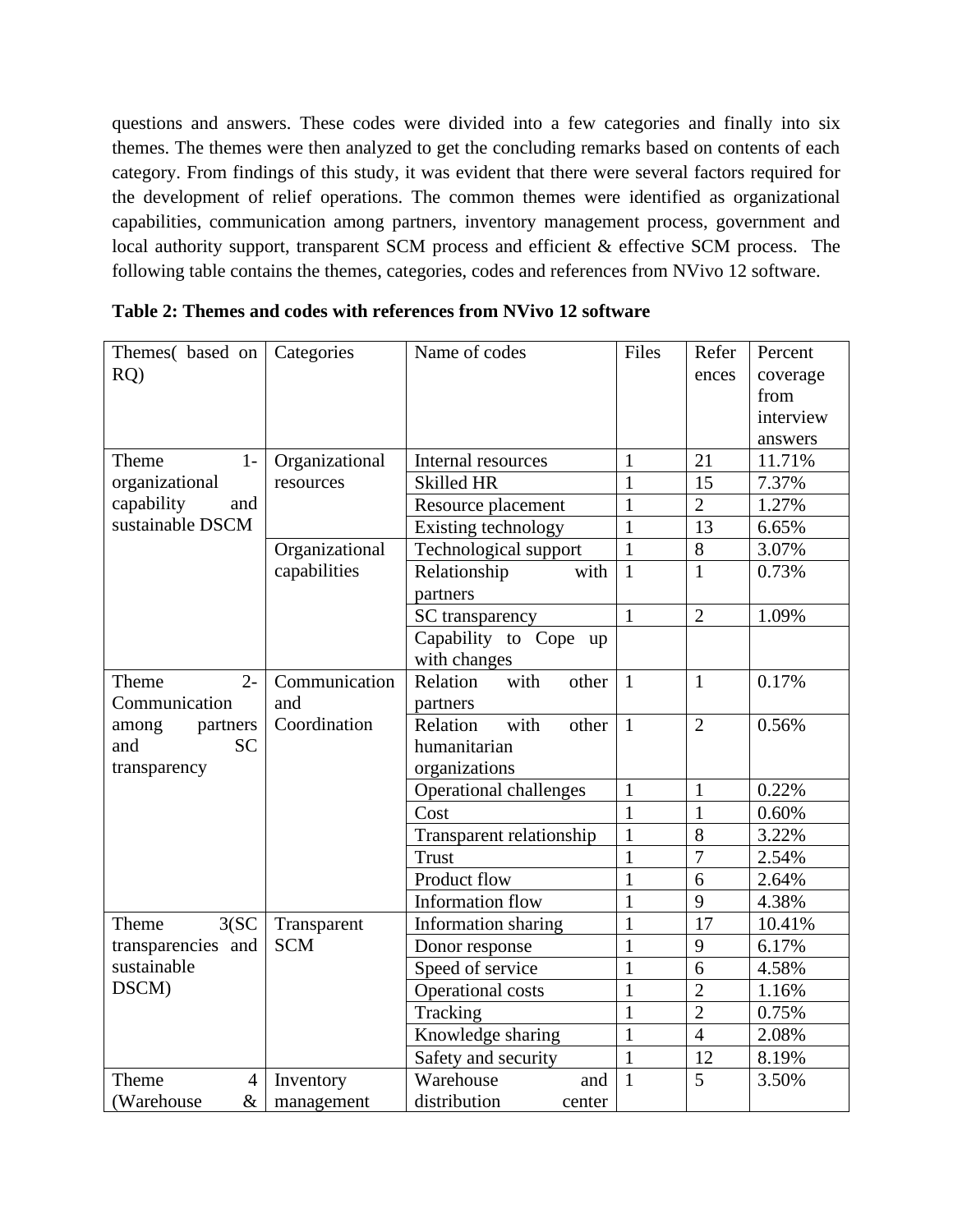| inventory                           |                 | placement                     |                |                |       |
|-------------------------------------|-----------------|-------------------------------|----------------|----------------|-------|
| management<br>and                   |                 | No. of warehouse and          | $\overline{1}$ | $\overline{4}$ | 2.89% |
| SC efficiency and                   |                 | distribution center           |                |                |       |
| effectiveness)                      |                 | Cost related to inventory     | $\mathbf{1}$   | 10             | 6.25% |
|                                     |                 | Delivery time                 |                | 8              | 5.57% |
|                                     |                 | Procurement                   |                | 6              | 3.09% |
|                                     |                 | Service quality               |                | $\overline{2}$ | 0.64% |
| $5\overline{)}$<br>(local)<br>Theme | Local authority | <b>Transportation service</b> |                | 7              | 4.13% |
| authority<br>and                    | support         | Voluntary service             | 1              | 9              | 5.03% |
| government                          |                 | Community awareness           |                | 3              | 1.61% |
| <b>SC</b><br>support and            |                 | Warehouse<br>and              | $\overline{1}$ | 5              | 3.73% |
| efficiency<br>and                   |                 | distribution centers          |                |                |       |
| effectiveness)                      | Government      | Transportation                | 1              | 14             | 8.17% |
|                                     | support         | infrastructure                |                |                |       |
|                                     |                 | Custom related issues         | 1              | 8              | 4.03% |
| (SC)<br>Theme<br>6                  | Efficiency      | <b>Overall Cost</b>           | 1              | 9              | 7.47% |
| efficiency<br>and                   |                 | Distribution service          |                | 10             | 5.65% |
| effectiveness<br>and                |                 | Inventory                     |                | 1              | 0.71% |
| sustainable DSCM                    | Effectiveness   | Quality                       | 1              | $\overline{7}$ | 2.36% |
| process)                            |                 |                               |                |                |       |

## **6. Findings and discussions**

The common themes were identified as organizational capabilities, communication among partners, inventory management process, government and local authority support, transparent SCM process and efficient & effective SCM process. The statements of the respondents were long and hence these were represented by codes. The codes were then grouped together to reveal six themes of this study.

The following subsections briefly describe qualitative interviews with propositions that were conducted to identify the factors required for a sustainable DSCM process.

## **6.1 Organizational capabilities**

Organizational capabilities are important to maintain SC performance. Organizations capabilities are related to their resources like financial resources and other necessary stocks, skills, technologies and existing organizational processes. So how a company is using their resources, skills to adopt changes to cope up with their competitors, it is very important. This will ultimately lead to sustainable supply chain performance.

If organizations don't have sufficient resources, then they cannot deliver required material on time. Therefore, to handle any kind of emergencies and challenges, organizations need to have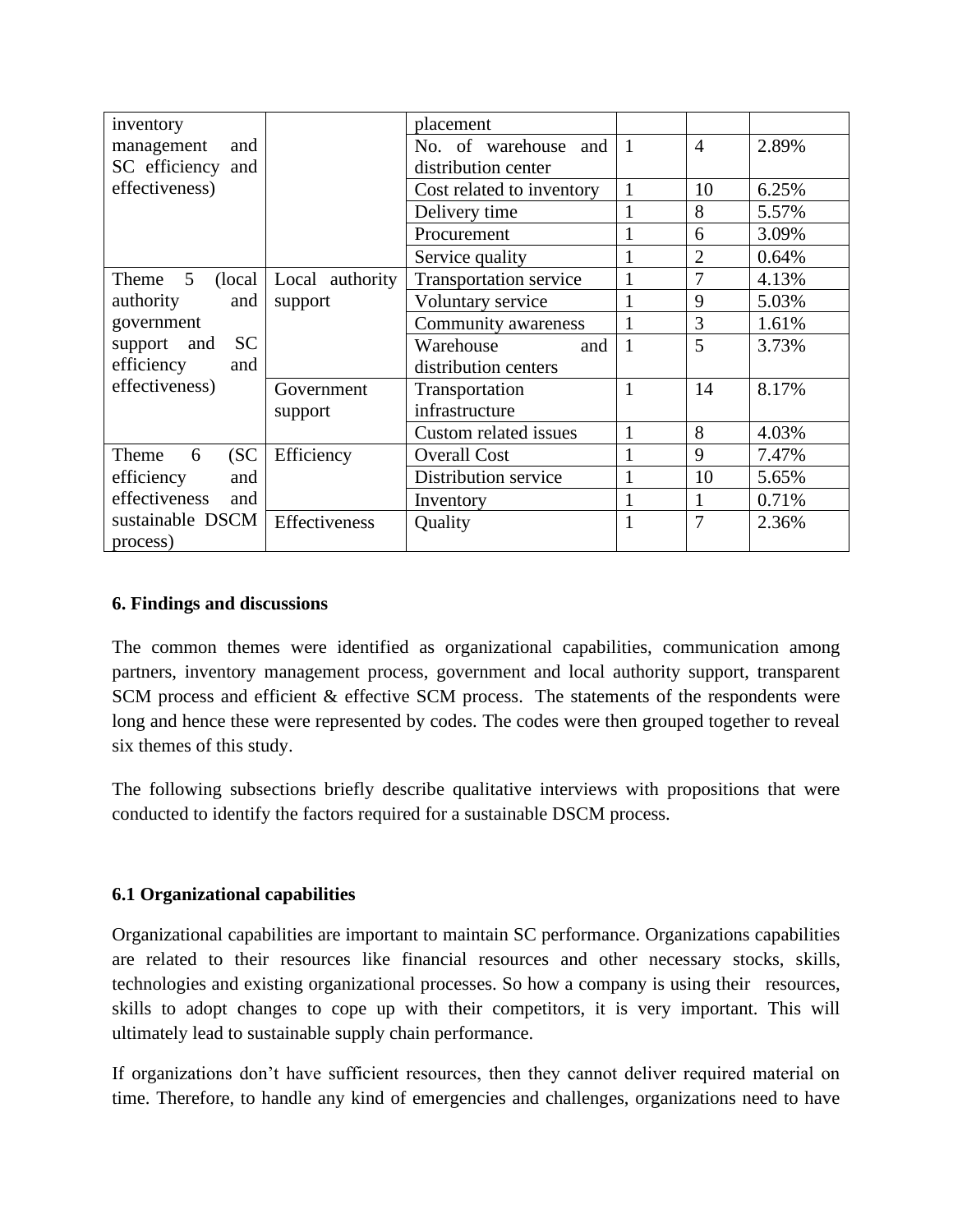enough financial resources as well as materials in stock. A disaster is a sudden incident and to manage such kinds of challenges organizations must have full preparation.

Also, organizations must have required skills and technological back up to support their activities. Organizations also must contain skilled human resources to provide necessary service when required. Skilled manpower and advanced technologies are required to have efficient processes and provide required service on time.

Almost all interviewees concurred that to create sustainable DSCM process organizations must have adequate amount of resources, financial support, and technological support and infrastructure facilities. They must possess enough skilled resources to handle any challenges effectively and perform better than rivals. Thus a company can have a long lasting and sustainable SCM system.

The results from interview respondents also support the findings of Alem et al.(2016) who illustrated that organizational capabilities play a crucial role to overcome challenges related to relief operations in disaster areas and help to build up a sustainable DSCM process. According to Behl et al. (2019), technology is crucial to develop a resilient DSCM process though for developing countries it is challenging. Whereas organizational dynamic capabilities have significant impact to overcome any challenges and to create a sustainable DSCM process (Teece et al., 1997; Hong et al., 2018; Barreto, 2010). But according to Polater et al.(2020), dynamic capabilities cannot be successfully applied in the absence of appropriate operational processes, resources and SC strategies. Countries like Bangladesh do not have enough support in these areas (Shareef et al., 2019).

This leads to the first proposition as:

Proposition 1: The opportunities to lead a sustainable DSCM process are influenced by organizational resource availability and capabilities.

## **6.2 Communication among partners**

Most of the respondents agreed that communication and coordination among SC partners play a vital role to create a transparent SCM process. Sufficient communication can build a relationship of trust among them. This will lead to sharing more information to ensure a smooth relief operation. Moreover better communication can be ensured by better network facilities. Thus a transparent SCM process can be developed. Moreover, by efficient information flow, the product flow will be smooth and on time delivery in required areas will be possible.

According to the interviewees' responses the relationship between communication among partners and SC transparency which will lead to create a sustainable DSCM process can be summarized in eight codes such as relation with other partners' humanitarian organizations, operational challenges, cost, transparent relationship, trust, product flow and information flow.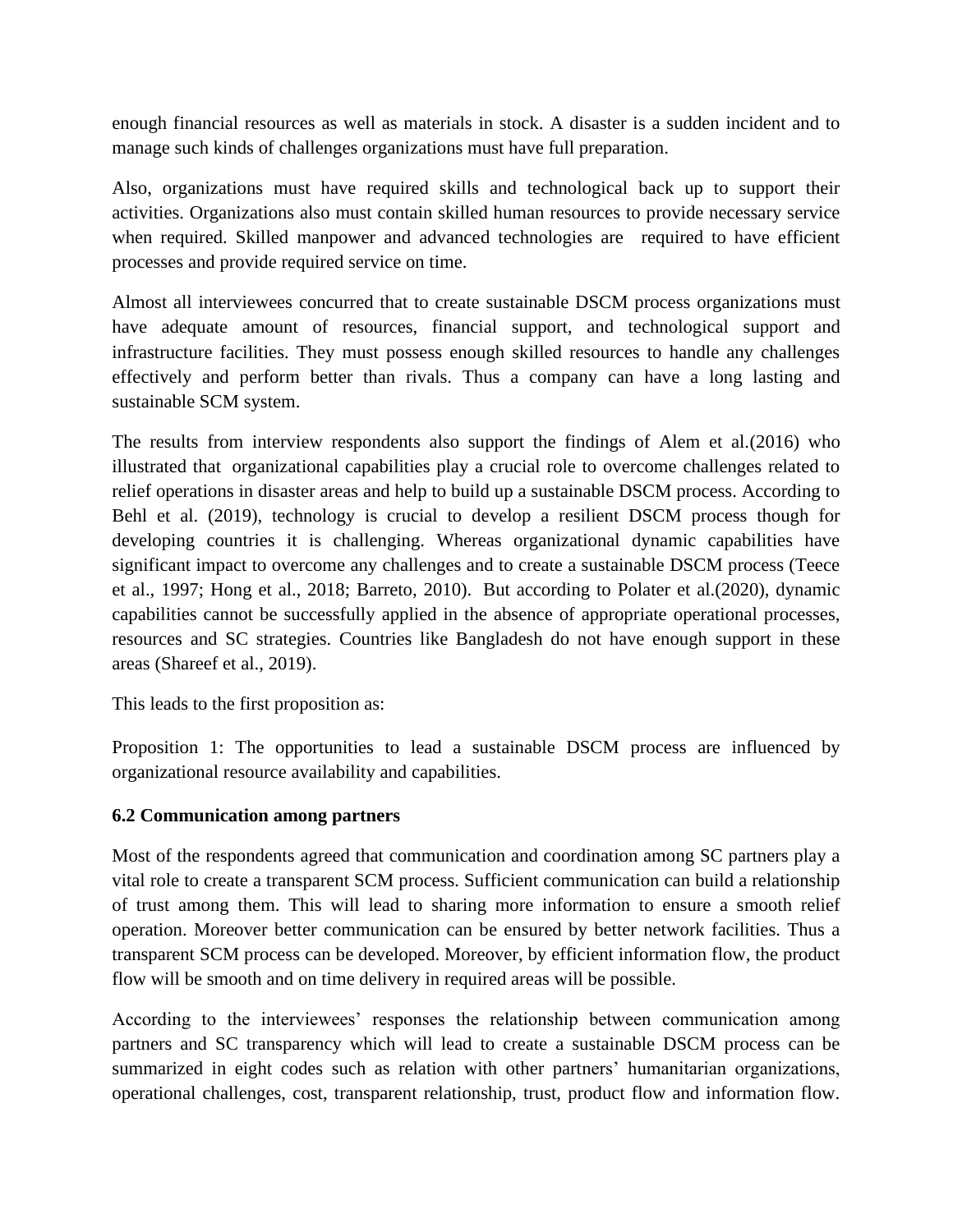Majority of the respondents agreed to the point that good coordination and communication among SC partners maximize information and product flows, promote trust and transparent relationships. Some of the respondents argued that operational challenges and cost can be minimized by effective communication and coordination in SC networks which eventually create a sustainable DSCM process.

The results of interviewees were supported by the literature of few authors as Dubey et al. (2019a), Alem et al. (2016) and Duran et al. (2011). They all agreed that communication and coordination among SC partners are key requirements for efficient information flow based on trust. Also it can reduce overall cost, help to build up a transparent SCM process and make a relief operation an effective one. This leads to the second proposition associated with communication among partners and transparency of SC as:

Proposition 2: The transparency in a supply chain system is directly influenced by the coordination and communication among partners.

# **6.3 Transparent SCM process and sustainable DSCM process**

Proper communication and coordination among partners is a prior requirement for building a transparent SCM process. SC partners feel safe and secure to share information in a transparent system. Also in a transparent system the product flow can be easily tracked which eliminates the frequency of fraud activities and hence cost is minimized. In a transparent system also all partners work together on the basis of trust to create a sustainable system. Donors invest willingly in a transparent system as they can easily get the notification of how their investment is being used and how effectively relief is being distributed as per requirement. Hence by ensuring effective information, product and finance flow, a transparent system can help to create a sustainable DSCM process.

Interviewees' responses in terms of the relationship between transparent SCM process and sustainable DSCM process were summarized by a few codes such as information sharing ,donor response, speed of service, operational costs, tracking, knowledge sharing , safety and security. Information sharing among SC partners was investigated as the most crucial factor in this regard based on interviewees response. Most of the interviewees also agreed that safety and security and donor response play important roles for building up a sustainable system. Number of interviewees also agreed that cost, service speed, knowledge sharing and product tracking is necessary for a sustainable DSCM process.

A portion of summarized results from interviewees match with Polater (2020), who found that effective communication is required to ensure a transparent system where product and information can flow smoothly. This subsequently reduces cost and helps to create a sustainable DSCM process. Some significant factors were revealed from the interviewees' responses such as donor response, problems in information sharing which was supported by Shareef et al. (2019)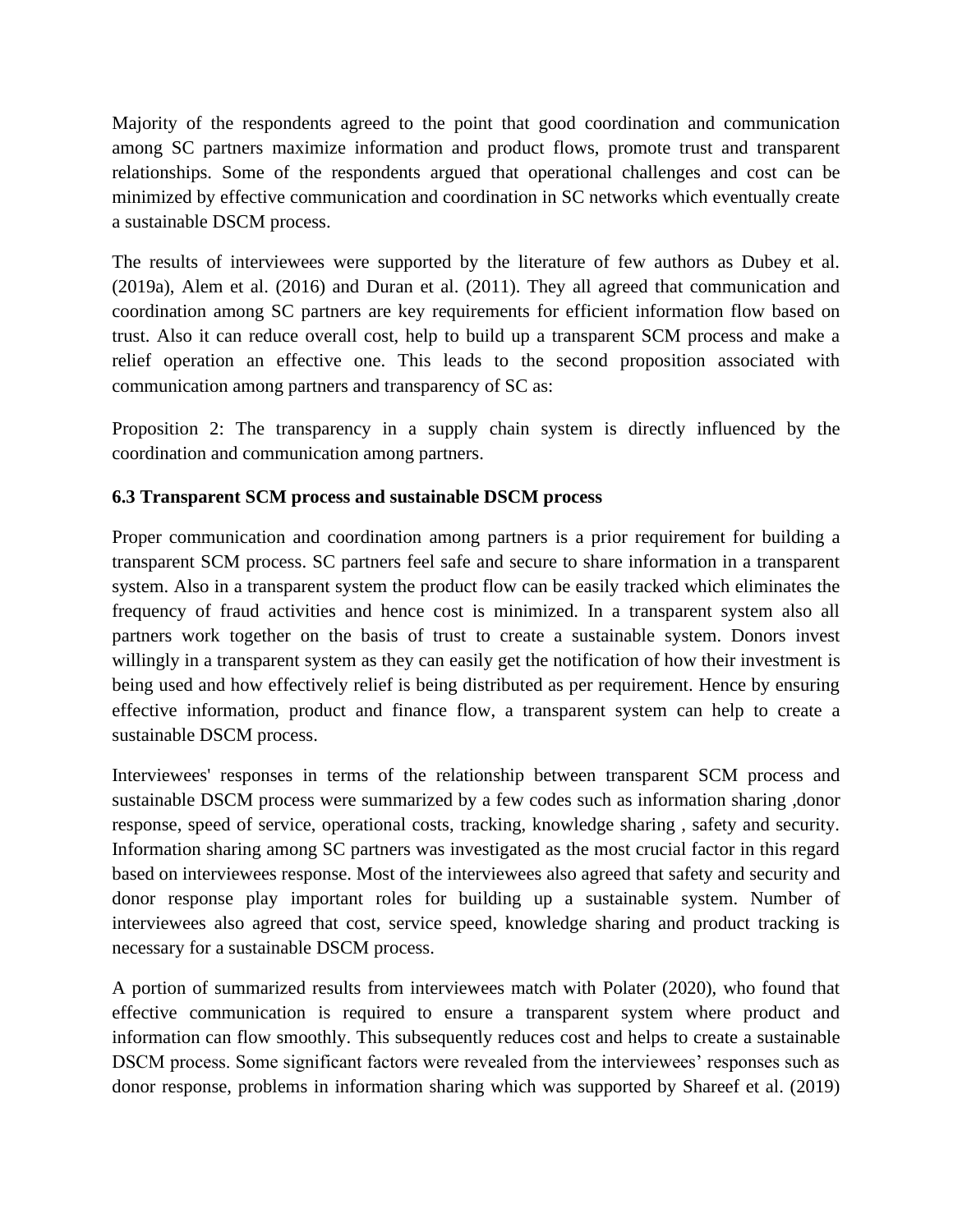and hence these factors are crucial in Bangladesh context for creating a sustainable DSCM process. These arguments lead to the net proposition as:

Proposition 3: A transparent supply chain management system will lead to a sustainable DSCM process.

#### **6.4 Inventory management**

Majority of interviewees mentioned that inventory management has a significant impact on SC efficiency and effectiveness. Inventory stock can be effectively managed and utilized by proper location and number of distribution centers. Effective and efficient inventory management can enhance the probability of delivering required relief on time in disaster affected sites and thus lead time is reduced. Also, there must be an amount in stock to reduce the immediate purchasing cost with a high price. Thus material purchasing cost can be eliminated. The location of the warehouse also affects the delivery lead time which ultimately enhances delivery speed and enhances service quality. Thus SC efficiency and effectiveness can be increased.

As Interviewees' responses were in long statements, hence these were summarized by few codes such as warehouse and distribution center placement, no. of warehouse and distribution center, cost related to inventory, delivery time, procurement and service quality. Delivery time, costs and procurement policy were the crucial factors related to inventory management which can be challenging in the way to create sustainability according to interviewees' response. According to interviewees, the existing policy of stocking of relief items, warehouse locations and procurement are responsible for longer lead time to deliver the relief items. Also centralized procurement policy is accelerating the price.

These findings from respondents also support the findings of Alem et al (2016) who noted that warehouse location is very important for quick response. Also, warehouses must contain stock to fulfill the need of disaster victims to reduce purchasing cost (Bozkurt, 2011) and hence ensure an efficient and effective SC process. The above discussions lead to the fourth proposition as:

Proposition 4: Supply chain efficiency and effectiveness is impacted by effective inventory management in warehouse and distribution centers.

## **6.5 Government and local authority support**

During interviews, a majority of the participants stated that the government must focus on improving transportation infrastructure because transportation is a crucial factor which affects delivery speed and ensures the smooth product flow. The distribution related challenges. Also the Government must consider the custom related issues, so that the relief items can cross the border without trouble. Thus all necessary relief materials can reach the site on time when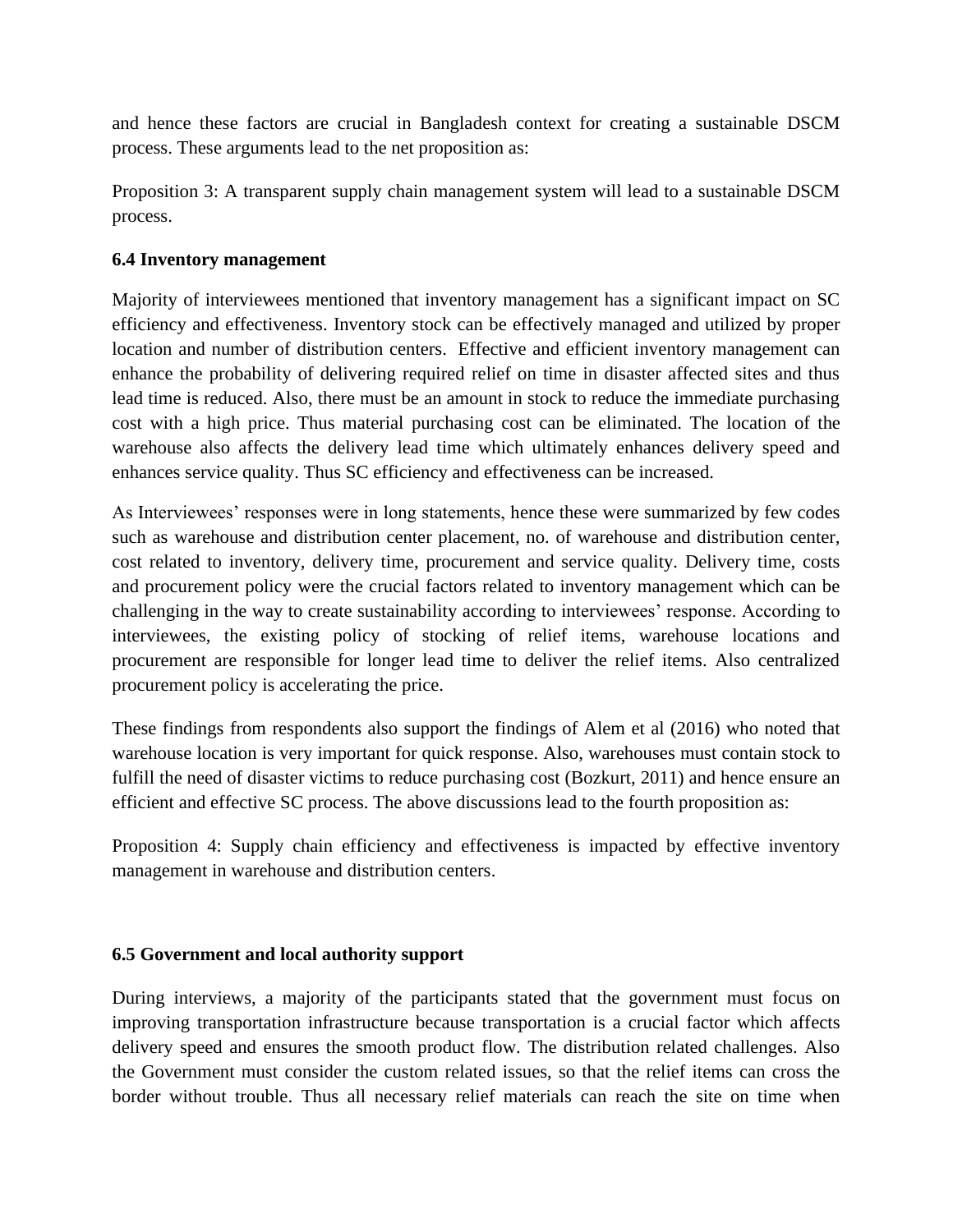required and reduce operation cost. In addition, local authority can also motivate people to get involved in voluntary work when required. Also they should work to create community awareness. Local authorities must help to build up more warehouses and distribution centers, to deliver the material when necessary. The coordinate service of government and local authority will enhance the possibility of creating an efficient and effective process.

According to the interviewees' responses the relationship between government and local authority support and sustainable DSCM can be summarized by six codes such as transportation service, voluntary service, community awareness, warehouse and distribution centers, transportation infrastructure and custom related issues. Interviewees' emphasis factors such as voluntary service, transportation infrastructure and custom related issues for sustainable DSCM process in Bangladesh. It was mentioned by respondents that distribution of relief items usually gets hampered for absence of proper transportation facility and budget. Moreover, there is shortage of human resources sometimes in the required areas that cause delay in the whole process. In Bangladesh, for the imported relief items, custom related issues should be flexible enough and the government should take care of this issue. For providing local volunteers local authorities can take initiative and provide proper training to create efficient manpower.

These results concurred with the statement of Filker et al. (2018) who revealed that unavoidable issues in poor transportation systems, custom related issues and late shipments are crucial to the DSCM process. Also Polater (2020) mentioned that government and local authority must work together to build an efficient and effective SC process. This leads to the fifth proposition as:

Proposition 5: Supply chain effectiveness and efficiency is influenced by local authority and government support.

## **6.6 Efficient and effective SCM process and sustainable DSCM process**

During interviews, the majority of participants agreed that for there to be a sustainable DSCM process, the whole system must be efficient and effective and must be able to handle any emergency situation. For being efficient, the system must focus on reducing procurement and transportation costs as well as focus on quick distribution. An efficient and effective SCM process concentrates on cost reduction in terms of transportation cost, procurement cost, inventory cost as well as efficient distribution. Also effective processes focus on service quality. If the quality of service is good and ensures faster delivery, then the victims' needs can be fulfilled on time. In addition, some interviewees mentioned that an efficient process runs with minimum cost but gives optimum output and effective process focus on faster distribution. Thus, it can create a sustainable DSCM process.

Respondents highlighted a few issues for an efficient SCM process and creating a sustainable DSCM process which was summarized by four codes such as overall Cost, distribution service,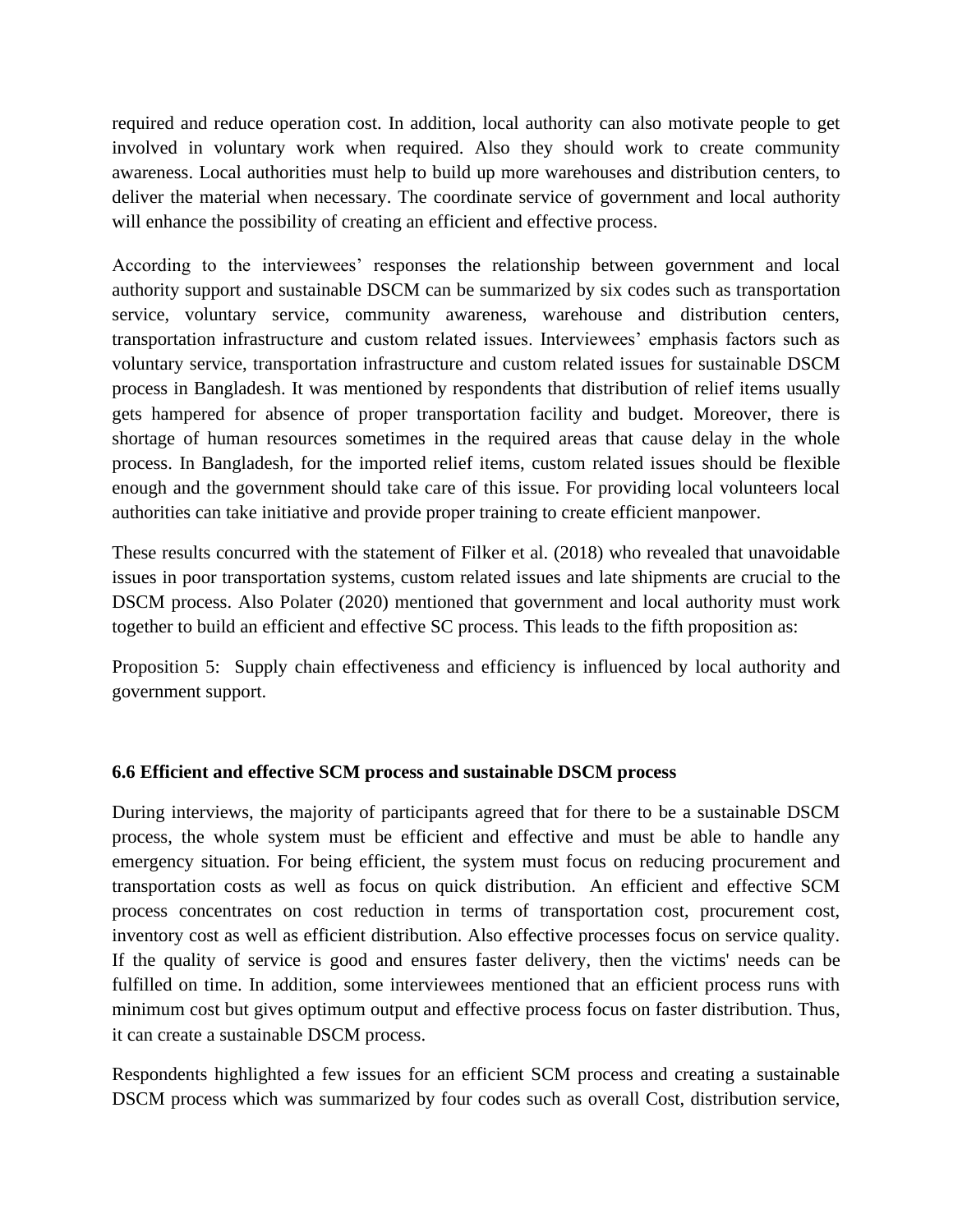inventory management and quality of service. Majority of the interviewees argued that minimizing overall cost, timely distribution process and service quality are vital issues in this regard in Bangladesh context.

The findings confirm Charles (2016) who pointed out that three factors including effectiveness, responsiveness and efficiency are important factors for disaster relief operations. This study further confirms findings of Duran et al. (2011) that SC efficiency and effectiveness can be developed by reducing operation cost as procurement and transportation cost and by reducing response time and hence create a sustainable DSCM process and these arguments lead to the sixth proposition as:

Proposition 6: Sustainable DSCM process is influenced by supply chain efficiency and effectiveness.

Combining all these insights from expert interviewees and existing literatures lead to a conceptual framework that link up the factors as organizational capabilities, communication among partners, inventory management process, government and local authority support which eventually lead to transparent, efficient and effective SCM process and finally to create a sustainable DSCM process. We believe that this work has made an adequate contribution by identifying factors, proposing the conceptual framework and formulating appropriate research propositions (Dwivedi et al., 2022b). The conceptual framework is shown in figure 1 in Appendix.

## **7. Recommendations and managerial implications**

Based on results of the current study, it is suggested that the government of Bangladesh must take care of transportation facilities including transportation infrastructure, quality of roads, quality and quantity of vehicles which are very important for effective relief operations. The study also recommends that organizational capabilities, resources, human resources, in house skills, technological backup and infrastructure facilities are necessary to fulfill the need of disaster relief operations. If the organizations have enough capabilities and resources, there is scope to deliver materials on time by the help of efficient transportation facilities. Also organizations need to focus on more use of technologies like mobile applications, cloud based applications to maintain transparency and to maintain communication with local volunteers during relief operations.

The study also recommends that organizations must have sufficient financial support and materials to handle any kind of emergencies and challenges. A disaster is a sudden incident and to manage such kinds of challenges organizations must always have full preparation. Thus a company can have a long lasting and sustainable SCM system.

This study further recommended that communication and coordination among SC partners is equally important to build trust among SC partners. If there is trust, then partners feel safe to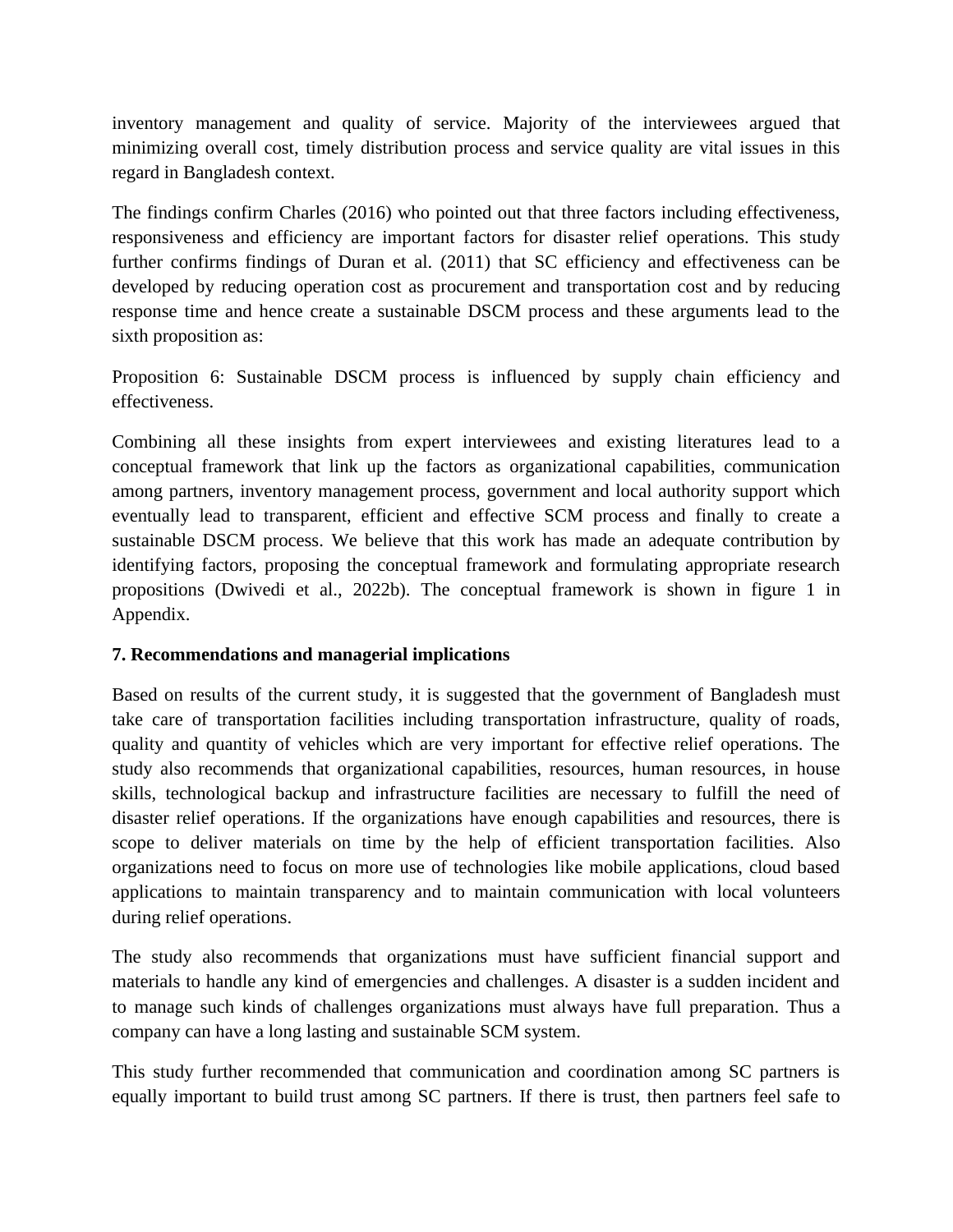share information and hence relief flow will be smooth in such a process which will build a sustainable SCM process.

Effective inventory management is also recommended by this study to create a sustainable DSCM process. Proper inventory management can reduce operational cost including, procurement cost, transportation cost, product spoilage cost and unnecessary handling costs. Moreover, the number of warehouse and warehouse locations are vital factors for efficient inventory management. Hence it is recommended to establish warehouses near to disaster prone areas to deliver materials when needed.

Another important recommendation was regarding government and local authority support to create a sustainable system. Government support is recommended to create an efficient transportation system, provide necessary support in custom related issues. Also local authority support is recommended to create community awareness, help to engage potential volunteers in sites, also to build warehouses where necessary. The government and nongovernmental organizations should arrange necessary training to handle any emergency efficiently.

#### **8. Research implication**

The study provides theoretical knowledge regarding the factors creating a sustainable DSCM process for relief operations in Bangladesh. The study identified the factors which are crucial for creating a transparent and effective & efficient system to create a sustainable DSCM system for relief operations in Bangladesh. Therefore, practically, Bangladesh humanitarian SCM agencies can get insights from this study, which factors need to be considered to create a sustainable DSCM process for relief operations.

#### **9. Conclusions**

Disaster supply chain management system of Bangladesh is working to handle any type of disaster efficiently and fulfill all necessary requirements of disaster affected areas. Nevertheless, more developed systems are required to overcome the existing shortage to handle any sort of disaster in future. Hence this study was conducted to sort out the factors needed to create a sustainable DSCM system for relief operations in Bangladesh. In this context, information was collected from four such organizations which participated directly in disaster related activities and some key areas were sorted to work on. These key areas were categorized in themes. Based on these themes, a conceptual framework was proposed in this study.

This study discusses the factors which are required to create an efficient and effective DSCM process that eventually helps to build up a sustainable system for relief operations in Bangladesh. Organizational capabilities, good communication among partners, proper inventory management, and transparency among SC partners, government and local authority support are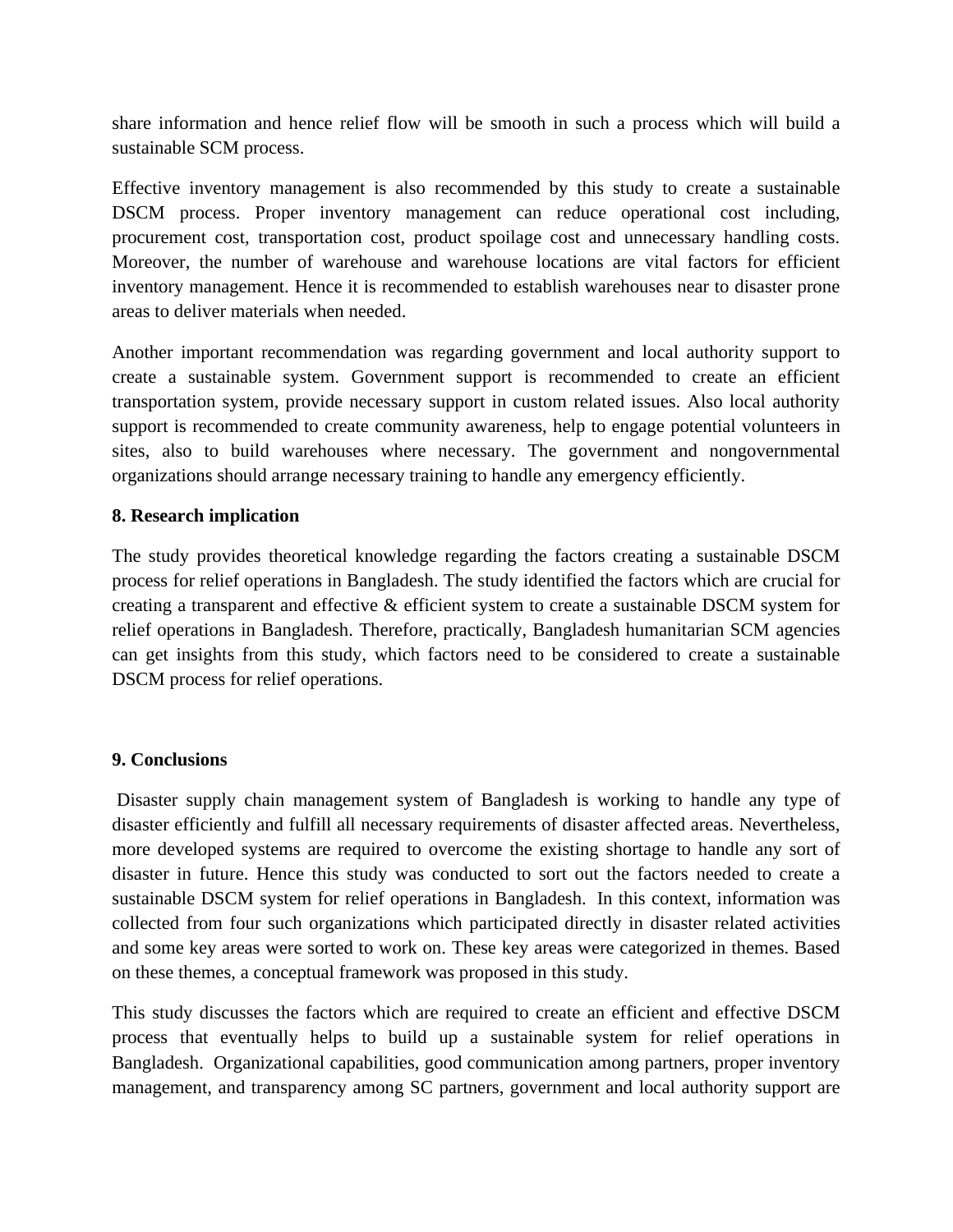crucial for efficient and effective DSCM process. Organizational capability is an important factor. Internal resources, skilled employees and existing technologies have remarkable impact on a sustainable system. Communication among SC partners creates trust among them and accelerates the scope of information sharing. This can ensure smooth product flow and eventually reduce operational cost. Donors are vital for the DSCM system. If a system is transparent, then donors can easily trace the flow of their investments and get interested to invest more. Also a transparent system is safe and secured. For managing relief operations, there must be dedicated warehouses. Location and number of warehouses impact on the flow of relief items. Hence location and quantity of warehouse must be carefully selected. In all areas of DSCM, government support can enhance the efficiency of the system. Transportation infrastructure is very poor in Bangladesh which hampers product distribution on time. Also, importing relief items, frequently get delayed due to long processes of customs. Government initiative in these issues can solve the problem and fasten the whole process. Local authority support is necessary to create an efficient SC process. By focusing on these factors, the anomalies in a system like fraud activities can be reduced, quality of service can be enhanced, operational costs can be reduced and quick delivery can be ensured which consequently will build up a sustainable DSCM process for relief operations.

#### **9. Limitations and guidelines for future research**

This study used thematic analysis. All the interview respondents were involved in humanitarian activities in different humanitarian organizations in Bangladesh and the number of respondents was limited to twenty who were selected randomly from four organizations. To create a sustainable disaster SCM for relief operations factors like organizational capabilities, communication among partners, inventory management and government and local authority support was considered as predominant factors in Bangladesh context to generalize the developing country contexts and other factors such as organizational dynamic capabilities were not considered. Hence, this study is only limited in Bangladesh context therefore the similar study can be extended for other developing country contexts and can evaluate the similarities or differences among various developing countries considering other factors.

Also there is paucity of research in this area for developing countries. The study collected data and analyzed data based on interview responses. Therefore, for further humanitarian research, the model of this study can be used for quantitative research and the hypotheses can be tested empirically to get more acute findings.

#### **Reference**

Ab Aziz, N. S., Kasmani, R. M., Samsudin, M. D. M., & Ahmad, A. (2019), "Comparative analysis on semi-empirical models of jet fire for radiant heat estimation", Process Integration and Optimization for Sustainability, Vol.3 No.3, pp. 285-305.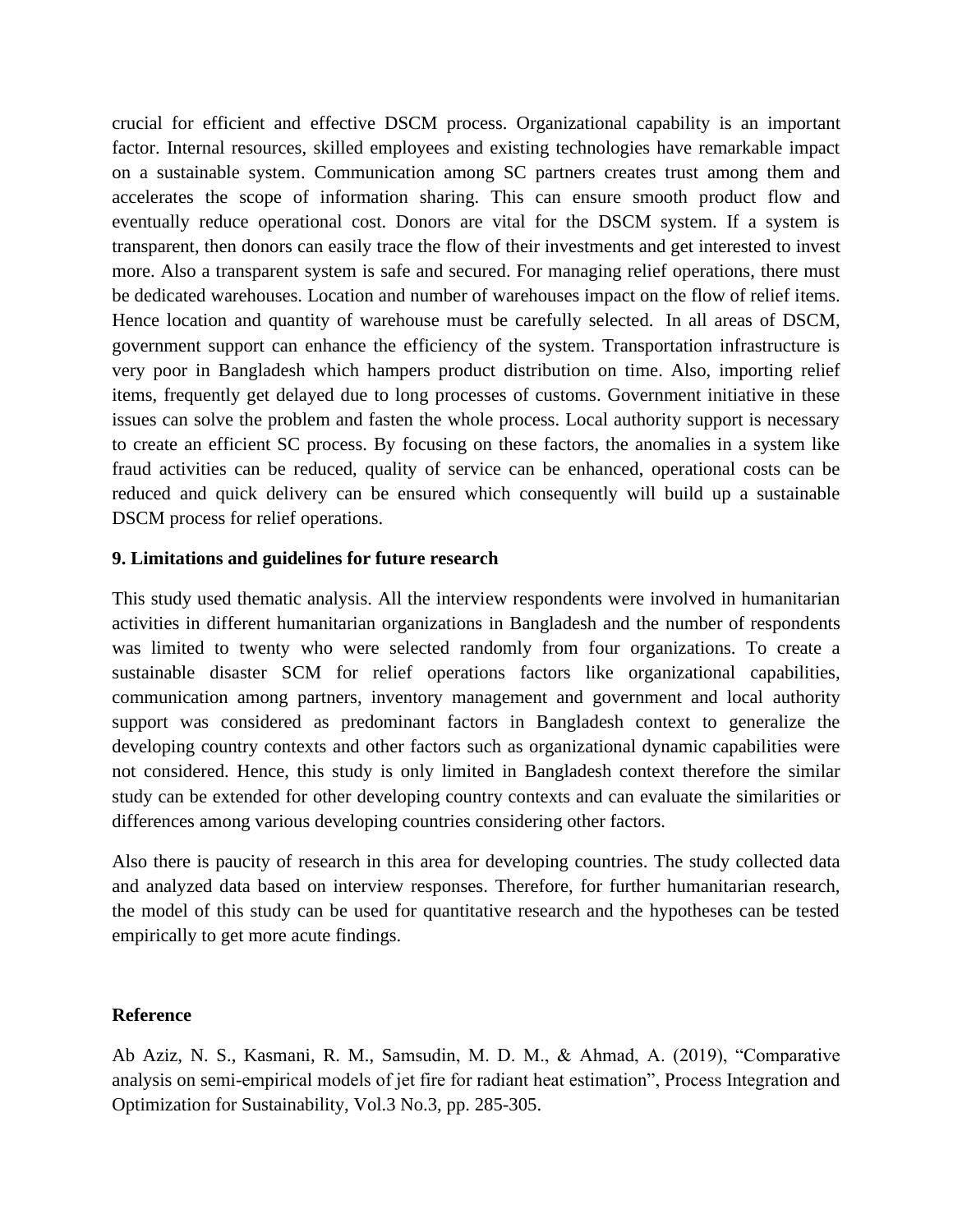Alem, D., Clark, A., & Moreno, A. (2016), "Stochastic network models for logistics planning in disaster relief", European Journal of Operational Research, Vol.255 No.1,pp.187-206.

Alinaghian, L., Qiu, J. and Razmdoost, K. (2021), "The role of network structural properties in supply chain sustainability: a systematic literature review and agenda for future research", Supply Chain Management, Vol. 26 No. 2, pp. 192-211.

Apte, A. (2010), "Humanitarian logistics: A new field of research and action", Technology, Information and Operations Management, Vol.3 No.1, pp.1–100.

Banomyong, R., Julagasigorn, P., Varadejsatitwong, P. and Piboonrungroj, P. (2019), "The Humanitarian Supply Chain Assessment Tool (HumSCAT)", Journal of Humanitarian Logistics and Supply Chain Management, Vol. 9 No. 2, pp. 221-249.

Barreto, I. (2010), "Dynamic capabilities: A review of past research and an agenda for the future", Journal of Management, Vol.36 No.1, pp.256-280.

BDRCS (2020), "Disaster risk management strategy", BDRCS, available at: http://www.bdrcs.org/disaster-risk-management-drm-strategy (accessed 14 November 2020).

Beamon, B.M. and Kotleba, S.A. (2006), "Inventory management support systems for emergency humanitarian relief operations in South Sudan", The International Journal of Logistics Management, Vol. 17 No. 2, pp. 187-212.

Beamon, B.M. and Balcik, B. (2008), "Performance measurement in humanitarian relief chains", International Journal of Public Sector Management, Vol. 21 No. 1, pp. 4-25.

Behl,A.and Dutta, P. (2018), "Humanitarian supply chain management: a thematic literature review and future directions of research", Annals of Operations Research, Vol. 283, pp. 1001- 1044, doi: 10.1007/s10479-018-2806-2.

Biswal, A. K., Jenamani, M., & Kumar, S. K. (2018), "Warehouse efficiency improvement using RFID in a humanitarian supply chain: Implications for Indian food security system", Transportation Research Part E: Logistics and Transportation Review, Vol.109, pp.205- 224.

Botchie, D., Damoah, I. S., & Tingbani, I. (2021), "From preparedness to coordination: operational excellence in post-disaster supply chain management in Africa", Production Planning & Control, Vol. No. 1, pp. 1-18.

Bozkurt, M. (2011), "The effects of natural disaster trends on the pre-positioning implementation in humanitarian logistics networks", available at:<https://hdl.handle.net/11511/20619> (accessed 14 November 2020)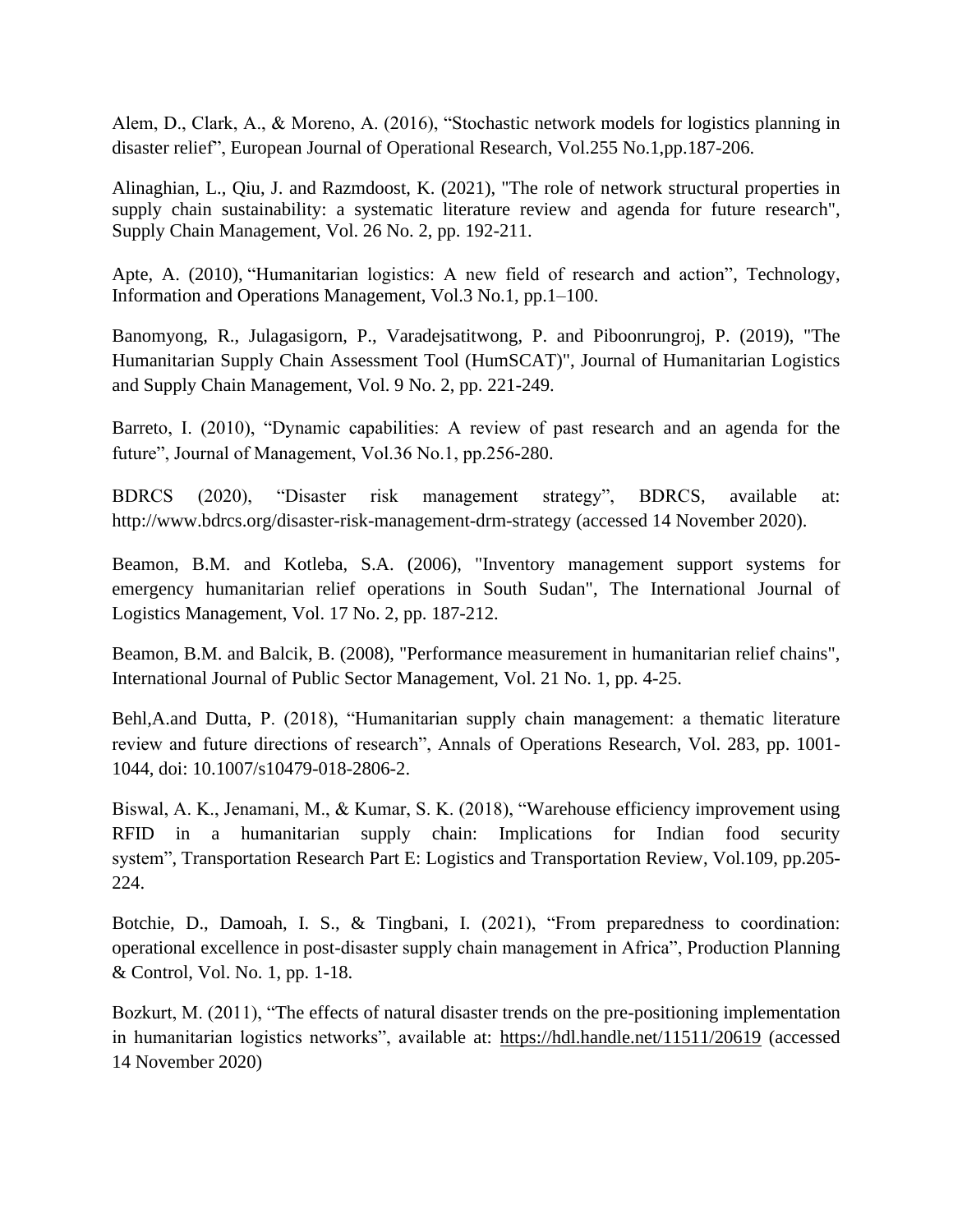Campbell, A. M., & Jones, P. C. (2011), "Prepositioning supplies in preparation for disasters", European Journal of Operational Research, Vol. 209 No.2, pp.156-165.

Carroll, A. and Neu, J. (2009), "Volatility, unpredictability and asymmetry: An organizing framework for humanitarian logistics operations?", Management Research News, Vol. 32 No. 11, pp. 1024-1037.

Chari, F., Ngcamu, B.S. and Novukela, C. (2021), "Supply chain risks in humanitarian relief operations: a case of Cyclone Idai relief efforts in Zimbabwe", Journal of Humanitarian Logistics and Supply Chain Management, Vol. 11 No. 1, pp. 29-45.

Charles, A., Lauras, M., Van Wassenhove, L. N., & Dupont, L. (2016), "Designing an efficient humanitarian supply network", Journal of Operations Management, Vol. 47,pp. 58-70.

Coleman, L. (2006),"Frequency of man‐made disasters in the 20th century", Journal of Contingencies and Crisis Management, Vol.14 No.1, pp.3-11.

Damoah, I.S. (2021), "Exploring critical success factors (CSFs) of humanitarian supply chain management (HSCM) in flood disaster management (FDM)", Journal of Humanitarian Logistics and Supply Chain Management, Vol. ahead-of-print No. ahead-of-print. [https://doi.org/10.1108/JHLSCM-01-2021-0003.](https://doi.org/10.1108/JHLSCM-01-2021-0003)

Dashtpeyma, M., & Ghodsi, R. (2021), "Humanitarian relief chain agility: identification and evaluation of enabling factors", International Journal of Emergency Services, https://doi.org/10.1108/IJES-12-2020-0069.

Day, J. G., Thomas, N. J., Achilles-Day, U. E., & Leakey, R. J. (2012), "Early detection of protozoan grazers in algal biofuel cultures", Bio resource technology,Vol.114, pp.715-719.

De Leeuw, S., Vis, I. F., & Jonkman, S. N. (2012),"Exploring logistics aspects of flood emergency measures", Journal of Contingencies and Crisis Management, Vol.20 No.3, pp.166- 179.

Disaster Management Bureau (2015), "National plan for disaster management, standing orders on disaster", Government of the People's Republic of Bangladesh, available at: http://modmr.portal.gov.bd (accessed 6 January 2021).

Dubey, R., Gunasekaran, A., Bryde, D. J., Dwivedi, Y. K., & Papadopoulos, T. (2020), "Blockchain technology for enhancing swift-trust, collaboration and resilience within a humanitarian supply chain setting", International Journal of Production Research, Vol. 58 No.11,pp. 3381-3398.

Dubey, R., Altay, N. and Blome, C. (2019a), "Swift trust and commitment: the missing links for humanitarian supply chain coordination?", Annals of Operations Research, Vol. 283, pp. 159- 177, doi: 10.1007/s10479-017-2676-z.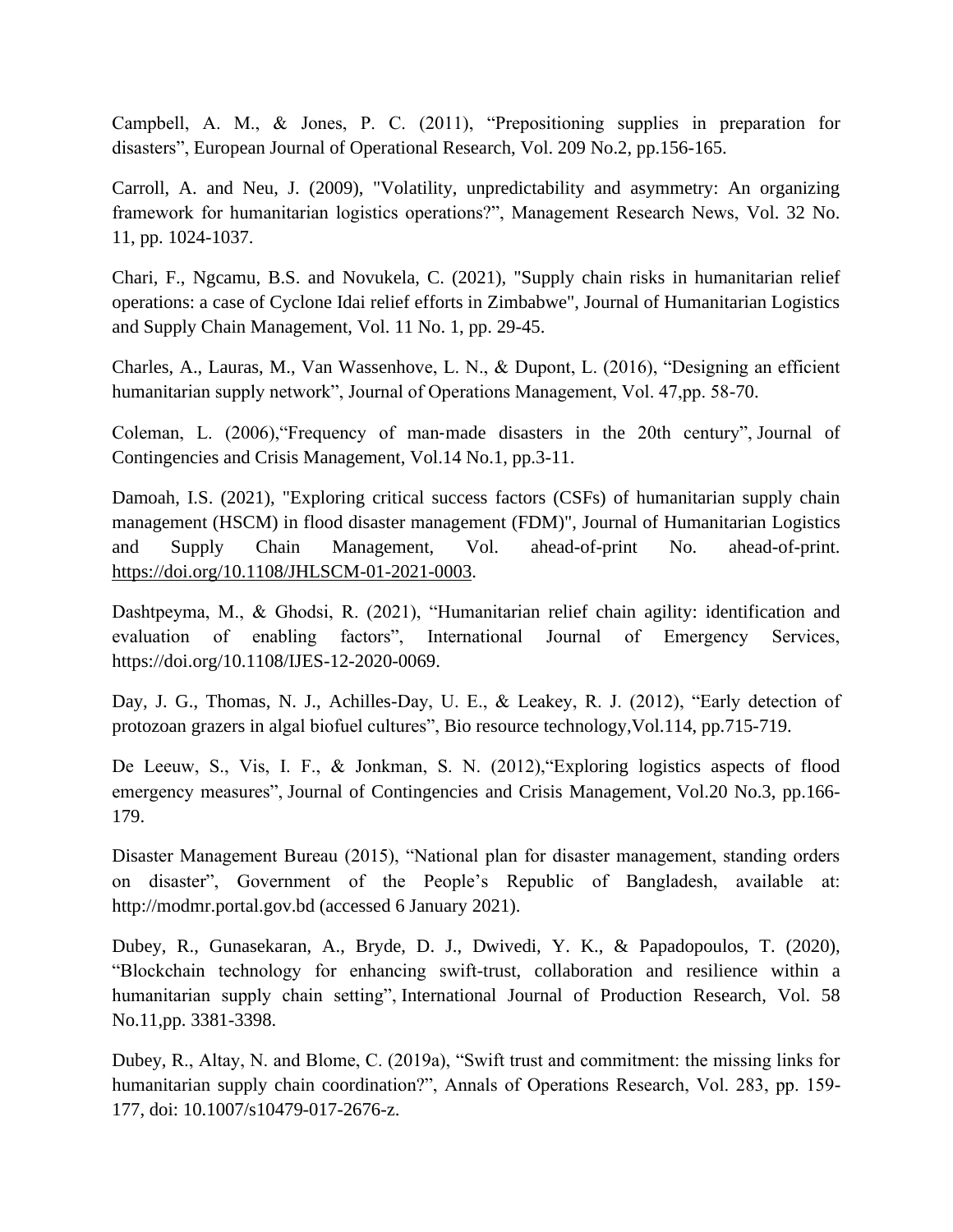Dubey, R., Gunasekaran, A. and Childe, S.J. (2019b), "Big data analytics capability in supply chain agility", Management Decision, Vol. 57 No. 8, pp. 2092-2112, doi: 10.1108/MD-01-2018- 0119.

Dubey, R., Gunasekaran, A., Childe, S.J., Roubaud, D., Fosso Wamba, S., Giannakis, M. and Foropon, C. (2019c), "Big data analytics and organizational culture as complements to swift trust and collaborative performance in the humanitarian supply chain", International Journal ofProduction Economics, Vol. 210, pp. 120-136, doi: 10.1016/j.ijpe.2019.01.023.

Dubey, R. and Gunasekaran, A. (2016a), "The sustainable humanitarian supply chain design: agility, adaptability, and alignment", International Journal of Logistics Research and Applications, Vol. 19 No. 1, pp. 62-82.

Dubey, R., Gunasekaran, A., Altay, N., Childe, S.J. and Papadopoulos, T. (2016b), "Understanding employee turnover in humanitarian organizations", Industrial and Commercial Training, Vol. 48 No. 4, pp. 208-214.

Duran, S., Gutierrez, M. A., & Keskinocak, P. (2011), "Pre-positioning of emergency items for CARE international", Informs journal on applied analytics,Vol.41 No.3, pp.223-237.

Dwivedi, Y. K., Hughes, L., Kar, A. K., Baabdullah, A. M., Grover, P., Abbas, R., ... & Wade, M. (2022a), "Climate change and COP26: Are digital technologies and information management part of the problem or the solution? An editorial reflection and call to action", International Journal of Information Management, Vol. 63, pp. 102456.

Dwivedi, Y. K., Hughes, L., Cheung, C. M., Conboy, K., Duan, Y., Dubey, R., ... & Viglia, G. (2022b), "How to develop a quality research article and avoid a journal desk rejection", International Journal of Information Management, Vol. 63, pp. 102456.

Dwivedi, Y. K., Shareef, M. A., Mukerji, B., Rana, N. P., & Kapoor, K. K. (2018), "Involvement in emergency supply chain for disaster management: a cognitive dissonance perspective", International Journal of Production Research, Vol.56 No. 21, pp. 6758-6773, https://doi.org/10.1080/00207543.2017.1378958

Ergun, O., Keskinocak, P., & Swann, J. (2007), "Humanitarian Relief Logistics-Research center at Georgia Tech aims to have a positive impact on the world by improving the multi-billion dollar humanitarian relief sector", OR MS Today,Vol.34 No.6, pp.28.

Fikar, C., Hirsch, P. and Nolz, P.C. (2018), "Agent-based simulation optimization for dynamic disaster relief distribution", Central European Journal of Operations Research, Vol. 26, pp. 423- 442.

Haque, C. E., & Uddin, M. S. (2013), "Disaster management discourse in Bangladesh: a shift from post-event response to the preparedness and mitigation approach through institutional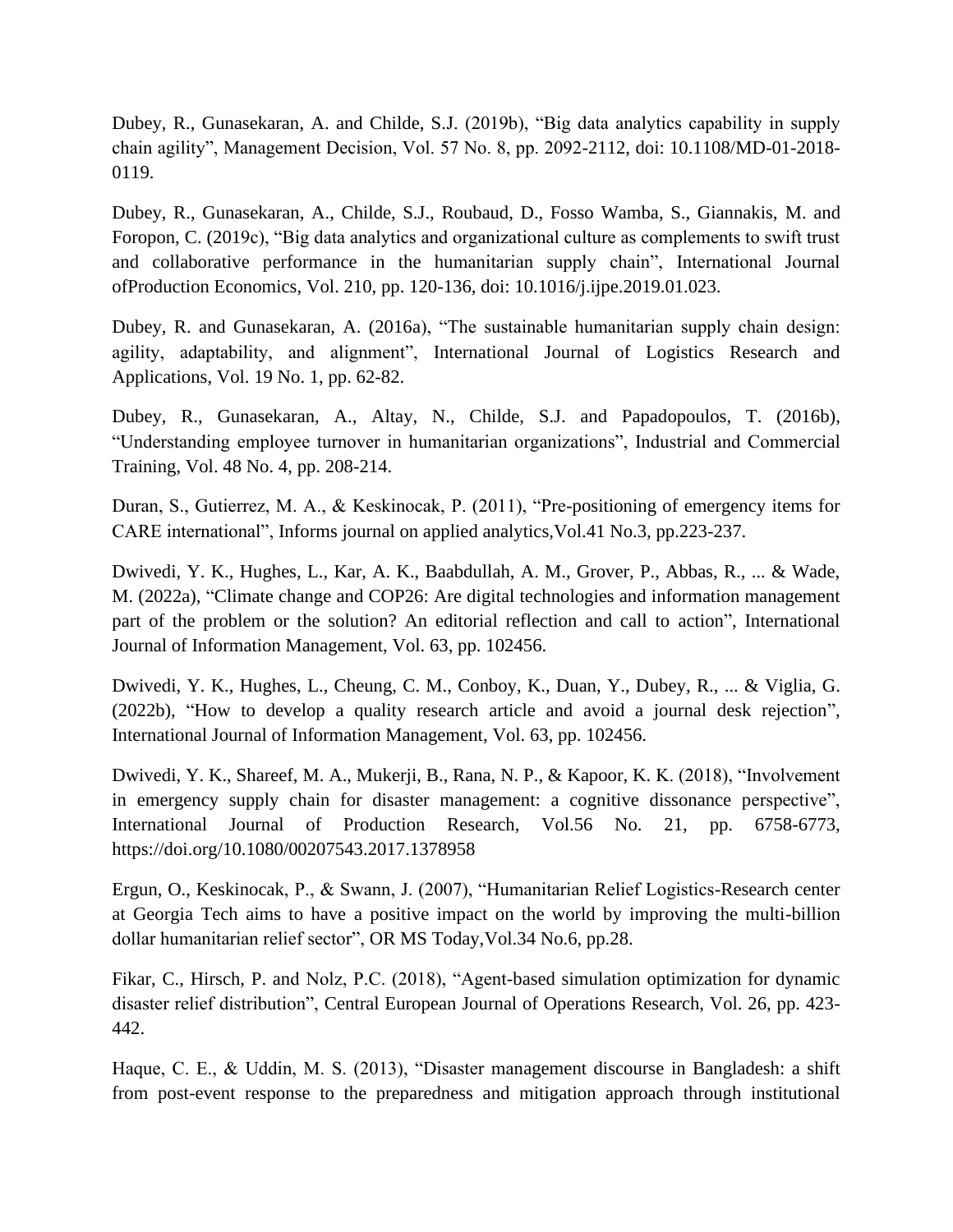partnerships", In Approaches to Disaster Management-Examining the Implications of Hazards, Emergencies and Disasters, IntechOpen, available at: http://dx.doi.org/10.5772/54973, DOI: 10.5772/54973.

Harrison, H., Birks, M., Franklin, R., & Mills, J. (2017, January), "Case study research: Foundations and methodological orientations", In Forum Qualitative Sozialforschung/Forum: Qualitative Social Research, Vol. 18 No.1, https://doi.org/10.17169/fqs-18.1.2655.

He, Y., Zamani, E. D., Lloyd, S., & Luo, C. (2022), "Agile incident response (AIR): Improving the incident response process in healthcare", International Journal of Information Management, Vol. 62, pp. 102435.

Holguín-Veras, J., Jaller, M., Van Wassenhove, L. N., Pérez, N., & Wachtendorf, T. (2012),"On the unique features of post-disaster humanitarian logistics", Journal of Operations Management, Vol. 30, pp. 494-506.

Hollweck, T. (2015), "Robert K. Yin.(2014), "Case Study Research Design and Methods", Thousand Oaks, CA: Sage, Canadian Journal of Program Evaluation, Vol.30 No.1, pp. 282 pages.

Hong, J., Zhang, Y. and Ding, M. (2018), "Sustainable supply chain management practices, supply chain dynamic capabilities, and enterprise performance", Journal of Cleaner Production, Vol. 172, pp. 3508-3519.

Hossain, M. A. (2012), "Community participation in disaster management: role of social work to enhance participation", Antrocom Online Journal of Anthropology, Vol. 9 No.1, pp.159-171.

Ivanov, D. (2020), "Viable supply chain model: integrating agility, resilience and sustainability perspectives—lessons from and thinking beyond the COVID-19 pandemic", Annals of Operations Research, pp.1-21,doi: 10.1007/s10479-020-03640-6.

Kunz, N. and Reiner, G. (2012), "A meta-analysis of humanitarian logistics research", Journal of Humanitarian Logistics and Supply Chain Management, Vol. 2 No. 2, pp. 116-147.

Kavota, J. K., Kamdjoug, J. R. K., & Wamba, S. F. (2020), "Social media and disaster management: Case of the north and south Kivu regions in the Democratic Republic of the Congo", International Journal of Information Management, Vol. 52, pp. 102068.

Messina, D., Barros, A.C., Soares, A.L. and Matopoulos, A. (2020), "An information management approach for supply chain disruption recovery", The International Journal of Logistics Management, Vol. 31 No. 3, pp. 489-519.

Nagendra, N. P., Narayanamurthy, G., & Moser, R. (2020), "Management of humanitarian relief operations using satellite big data analytics: The case of Kerala floods", Annals of Operations Research, pp.1-26. https://doi.org/10.1007/s10479-020-03593-w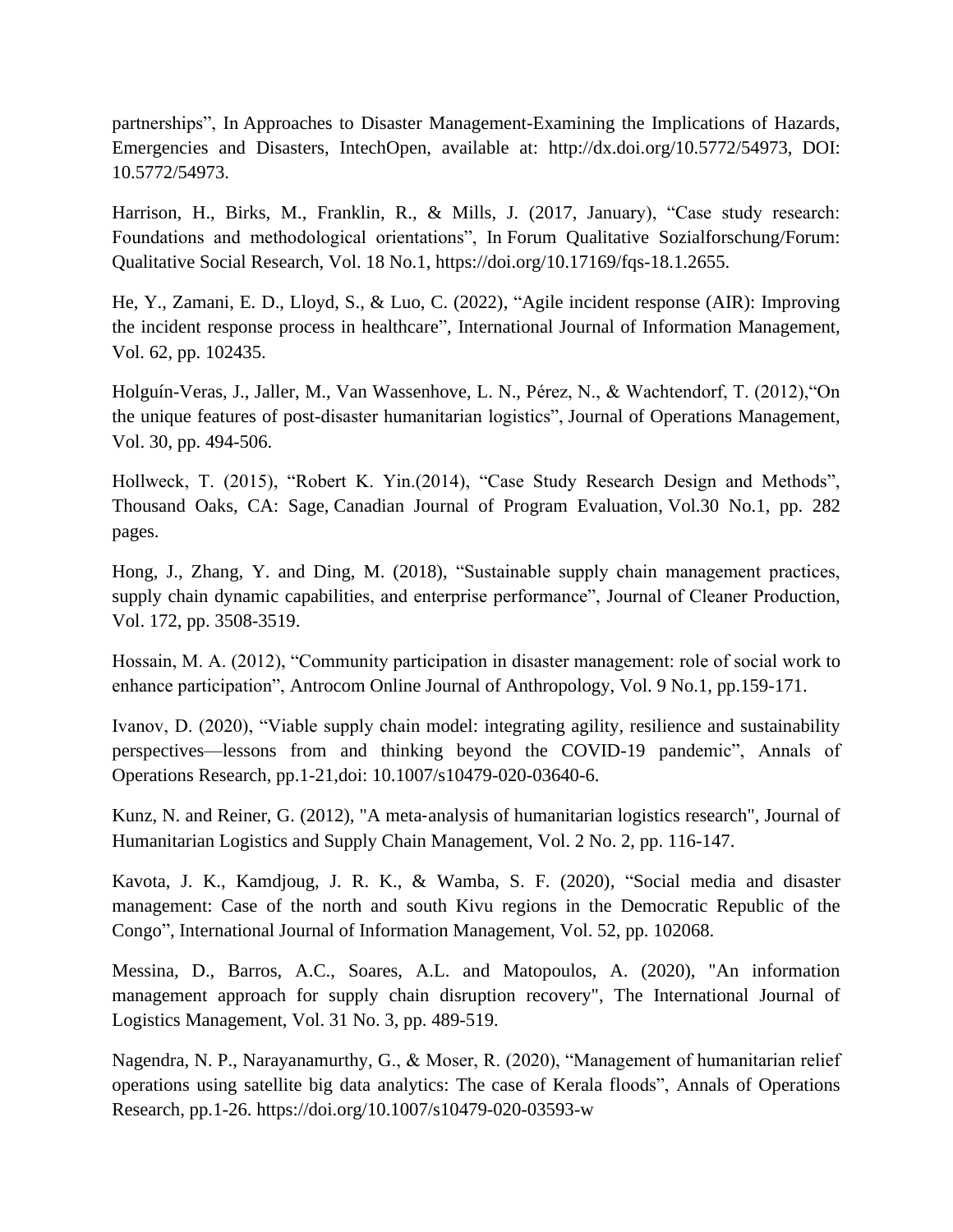Negi, S., & Negi, G. (2021), "Framework to manage humanitarian logistics in disaster relief supply chain management in India", International Journal of Emergency Services, Vol.10 No.1, pp. 40–76. https://doi.org/10.1108/IJES-02-2020-0005

Ozdemir, A.I., Erol, I., Ar, I.M., Peker, I., Asgary, A., Medeni, T.D. and Medeni, I.T. (2021), "The role of blockchain in reducing the impact of barriers to humanitarian supply chain management", The International Journal of Logistics Management, Vol. 32 No. 2, pp. 454-478.

Papadopoulos, T., Gunasekaran, A., Dubey, R., Altay, N., Childe, S. J., & Fosso-Wamba, S. (2017), "The role of Big Data in explaining disaster resilience in supply chains for sustainability", Journal of Cleaner Production, Vol.142, pp.1108-1118.

Polater, A. (2021), "Dynamic capabilities in humanitarian supply chain management: a systematic literature review", Journal of Humanitarian Logistics and Supply Chain Management, Vol. 11 No. 1, pp. 46-80.

Relief web (2020), "Disaster Management Reference Handbook (2020) – Bangladesh", Relief web, available at: https://reliefweb.int/report/Bangladesh/ (accessed 6 November 2020).

Relief web (2020), "Humanitarian Coordination and Collaboration in Bangladesh, Relief web, available at: https://reliefweb.int/sites/reliefweb.int/files/resources/ (accessed 14 November 2020)

Ritchie,H.& Roser, M.(2014),"Natural Disasters", Our World In Data, available at: <https://ourworldindata.org/natural-disasters> (accessed 7 November, 2020).

Roy, K. C., Hasan, S., Sadri, A. M., & Cebrian, M. (2020), "Understanding the efficiency of social media based crisis communication during hurricane Sandy", International Journal of Information Management, Vol. 52, pp. 102060.

Schniederjans, D. G., Schniederjans, D. G., Ozpolat, K., Ozpolat, K., Chen, Y., & Chen, Y. (2016), "Humanitarian supply chain use of cloud computing", Supply Chain Management: An International Journal, Vol.21 No.5, pp.569–588

Shah Alam Khan, M. (2008),"Disaster preparedness for sustainable development in Bangladesh", Disaster Prevention and Management, Vol. 17 No. 5, pp. 662-671.

Shareef, M. A., Dwivedi, Y. K., Kumar, V., Hughes, D. L., & Raman, R. (2020), "Sustainable supply chain for disaster management: structural dynamics and disruptive risks", Annals of Operations Research, 0123456789. https://doi.org/10.1007/s10479-020-03708-3

Shareef, M. A., Dwivedi, Y. K., Mahmud, R., Wright, A., Rahman, M. M., Kizgin, H., & Rana, N. P. (2019), "Disaster management in Bangladesh: developing an effective emergency supply chain network", Annals of Operations Research, Vol.283, pp.1463–1487. https://doi.org/10.1007/s10479-018-3081-y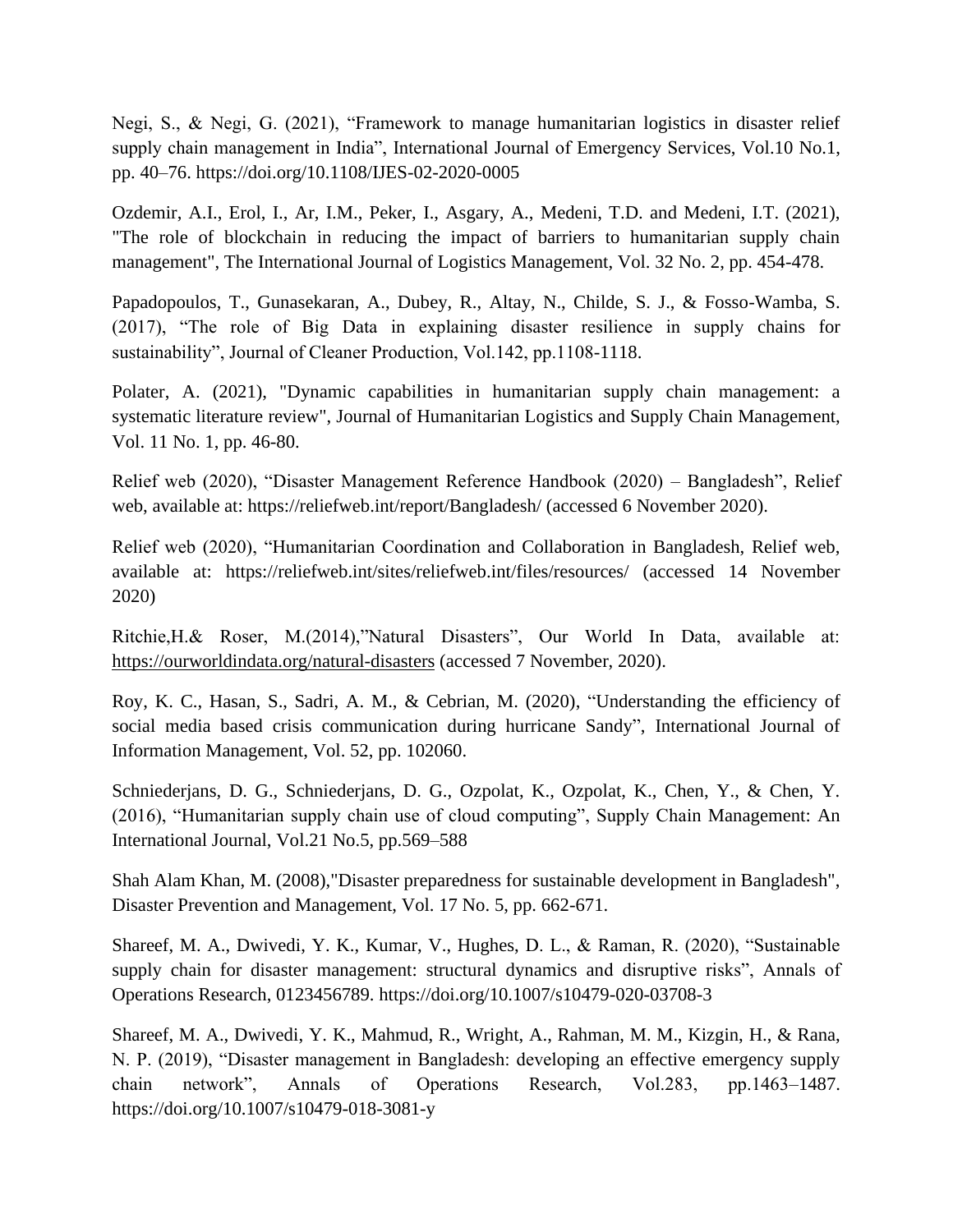Sheu, J.B. (2007b), "An emergency logistics distribution approach for quick response to urgent relief demand in disasters", Transportation Research Part E, Vol.43 No. 6, pp.687–709.

Singh, R. K., Gupta, A., & Gunasekaran, A. (2018), "Analysing the interaction of factors for resilient humanitarian supply chain", International Journal of Production Research, Vol. 56 No.21, pp.6809-6827.

Son, J., Lee, J., Oh, O., Lee, H. K., & Woo, J. (2020), "Using a Heuristic-Systematic Model to assess the Twitter user profile's impact on disaster tweet credibility", International Journal of Information Management, Vol. 54, pp. 102176.

Sundarakani, B., Pereira, V. and Ishizaka, A. (2021),"Robust facility location decisions for resilient sustainable supply chain performance in the face of disruptions", The International Journal of Logistics Management, Vol. 32 No. 2, pp. 357-385.

Tanco, M., Escuder, M., Heckmann, G., Jurburg, D. and Velazquez, J. (2018), "Supply chain management in Latin America: current research and future directions", Supply Chain Management, Vol. 23 No. 5, pp. 412-430.

Tasnim Z.(2020), **"**Disruption in Global Food Supply Chain (FSCs) Due to Covid-19 Pandemic and Impact of Digitalization Through Block Chain Technology in FSCs Management", European Journal Of Business and Management,Vol.12 No. 7, pp.64-72.

Tatham, P., Loy, J., & Peretti, U. (2015), "Three dimensional printing: A key tool for the humanitarian logistician?", Journal of Humanitarian Logistics and Supply Chain Management, Vol. 5 No.2, pp.188–208.

Tatham, P., Spens, K., & Kovács, G. (2017), "The humanitarian common logistic operating picture: a solution to the inter-agency coordination challenge", Disasters, Vol.41 No.1, pp.77-100.

Teece, D. J., Pisano, G., & Shuen, A. (1997), "Dynamic capabilities and strategic management", Strategic Management Journal, Vol.18 No.7, pp.509-533.

Thomas, A. S., & Kopczak, L. R. (2005), "From logistics to supply chain management: the path forward in the humanitarian sector", Fritz Institute, Vol.15 No.1, pp. 1-15.

Torabi, S. A., Shokr, I., Tofighi, S., & Heydari, J. (2018), "Integrated relief pre-positioning and procurement planning in humanitarian supply chains", Transportation Research Part E: Logistics and Transportation Review, Vol. 113, pp.123-146.

UN (2015), "Disaster Risk Reduction in Everybody's Interest", United Nations,available at: www.un.org / press / iha1354/doc/htm (accessed 6 January 2021).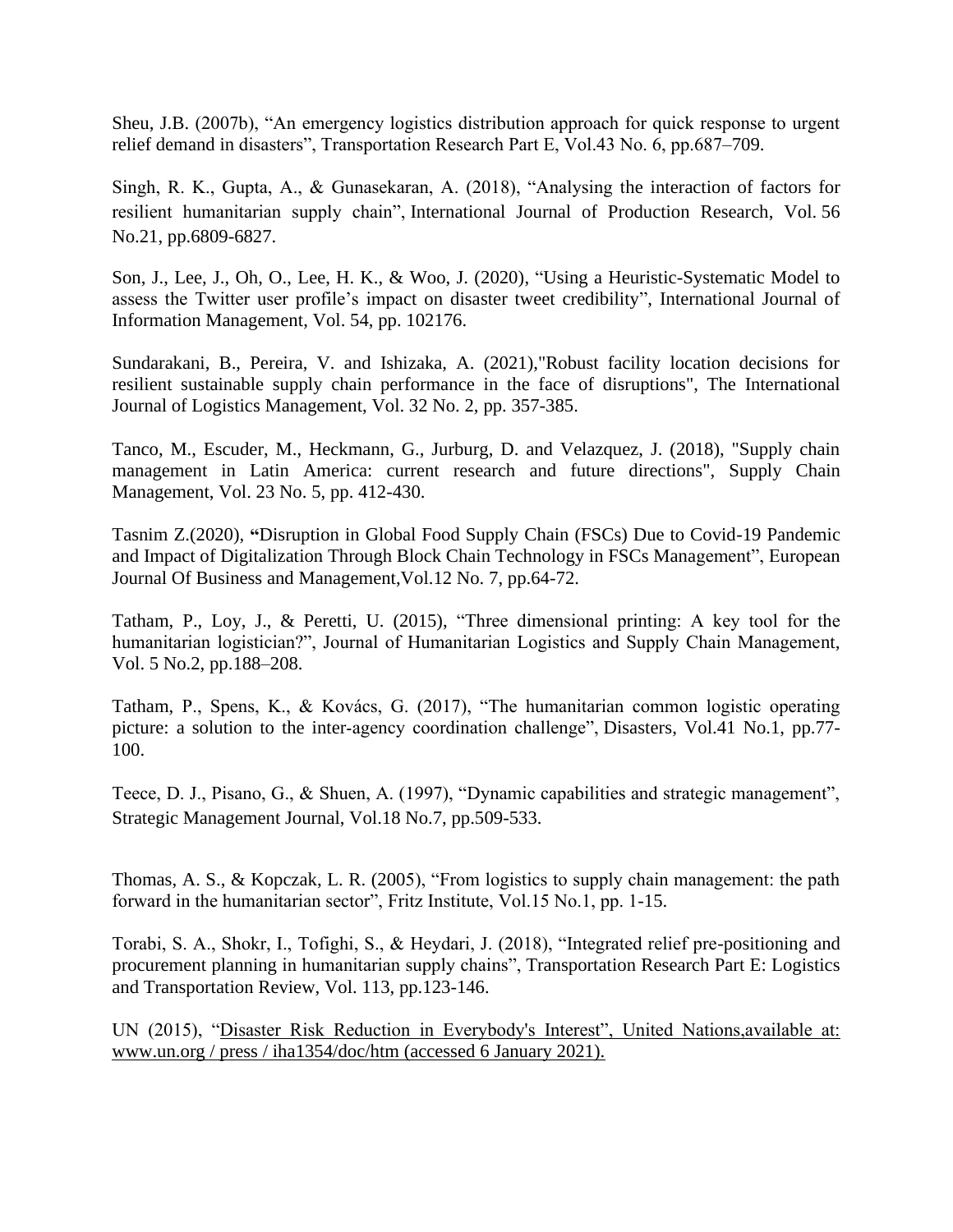U.S. embassy (2020), "Bangladesh Flood Victims to Receive Emergency Assistance from U.S. Government", U.S. Embassy Dhaka, available at: https://bd.usembassy.gov/bangladesh-floodvictims-to-receive-emergency-assistance-from-u-s-government ( accessed 5 August 2020).

U.S. embassy (2020), "U.S. Announces Humanitarian Assistance at the International Conference on Sustaining Support for the Rohingya Refugee Response", US embassy Bangladesh, available at: https://bd.usembassy.gov/u-s-announces-humanitarian-assistance-at-the-internationalconference-on-sustaining-support-for-the-rohingya-refugee-response-102220/ (accessed 14 November, 2020).

Van Wassenhove, L.N. (2006), "Humanitarian aid logistics: supply chain management in high gear", Journal of the Operational Research Society, Vol. 57 No. 5, pp.475–489.

Van Wassenhove, L. N., & Pedraza Martinez, A. J. (2012), "Using OR to adapt supply chain management best practices to humanitarian logistics", International Transactions in Operational Research, Vol.19 No.(1-2), pp.307-322.

Whybark, D. C. (2007),"Issues in managing disaster relief inventories", International journal of production economics, Vol.108 No.(1-2), pp.228-235.

Winter, S. G. (2003), "Understanding dynamic capabilities", Strategic management journal, Vol.24 No.10, pp.991-995.

Yuan, F., Li, M., Liu, R., Zhai, W., & Qi, B. (2021), "Social media for enhanced understanding of disaster resilience during Hurricane Florence", International Journal of Information Management, Vol. 57, pp. 102289.

Yu, W., Jacobs, M.A., Chavez, R. and Yang, J. (2019), "Dynamism, disruption orientation, and resilience in the supply chain and the impacts on financial performance: a dynamic capabilities perspective", International Journal of Production Economics, Vol. 218, pp. 352-362.

Zokaee, M., Tavakkoli-Moghaddam, R., & Rahimi, Y. (2021), "A Hybrid Approach to a Post-Disaster Reconstruction Supply Chain: Empirical Optimization Study", Automation in Construction, Vol. 129, 103811, https://doi.org/10.1016/j.autcon.2021.103811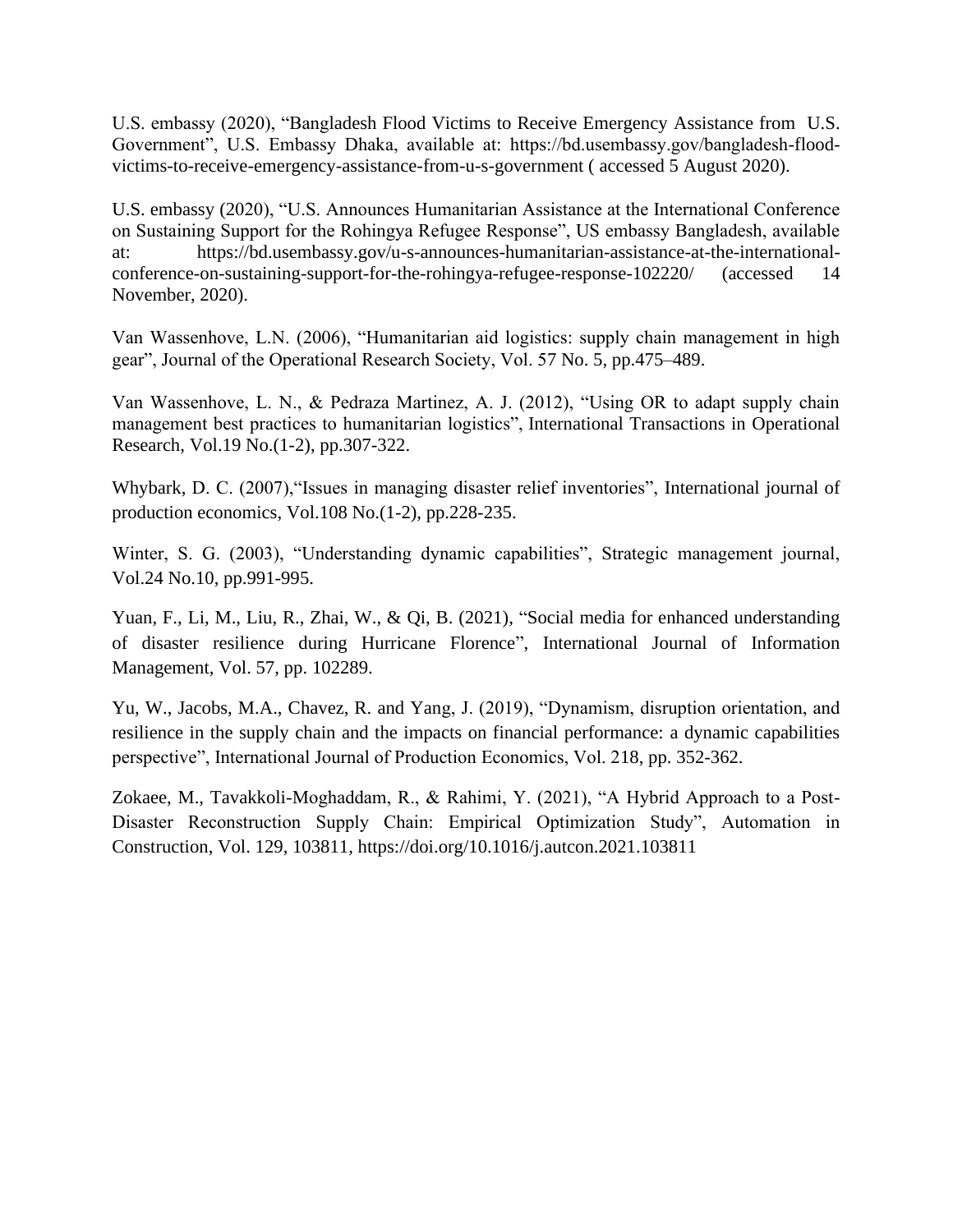# **Appendix**



Figure 1: Theoretical framework for sustainable disaster supply chain management (SDSCM)

#### **Interview questions**

- 1. How do you maintain coordination among all partners in your supply chain?
- 2. Do you provide necessary training to groom up your employees?
- 3. Are the volunteers in areas technically skilled to exchange necessary information on time and handle any crisis situation? What you do to train them?
- 4. Do you consider the long term requirements of people? Mention few activities o support your answer.
- 5. Do you check the availability and quality of locally produced goods that will be used for relief operations?